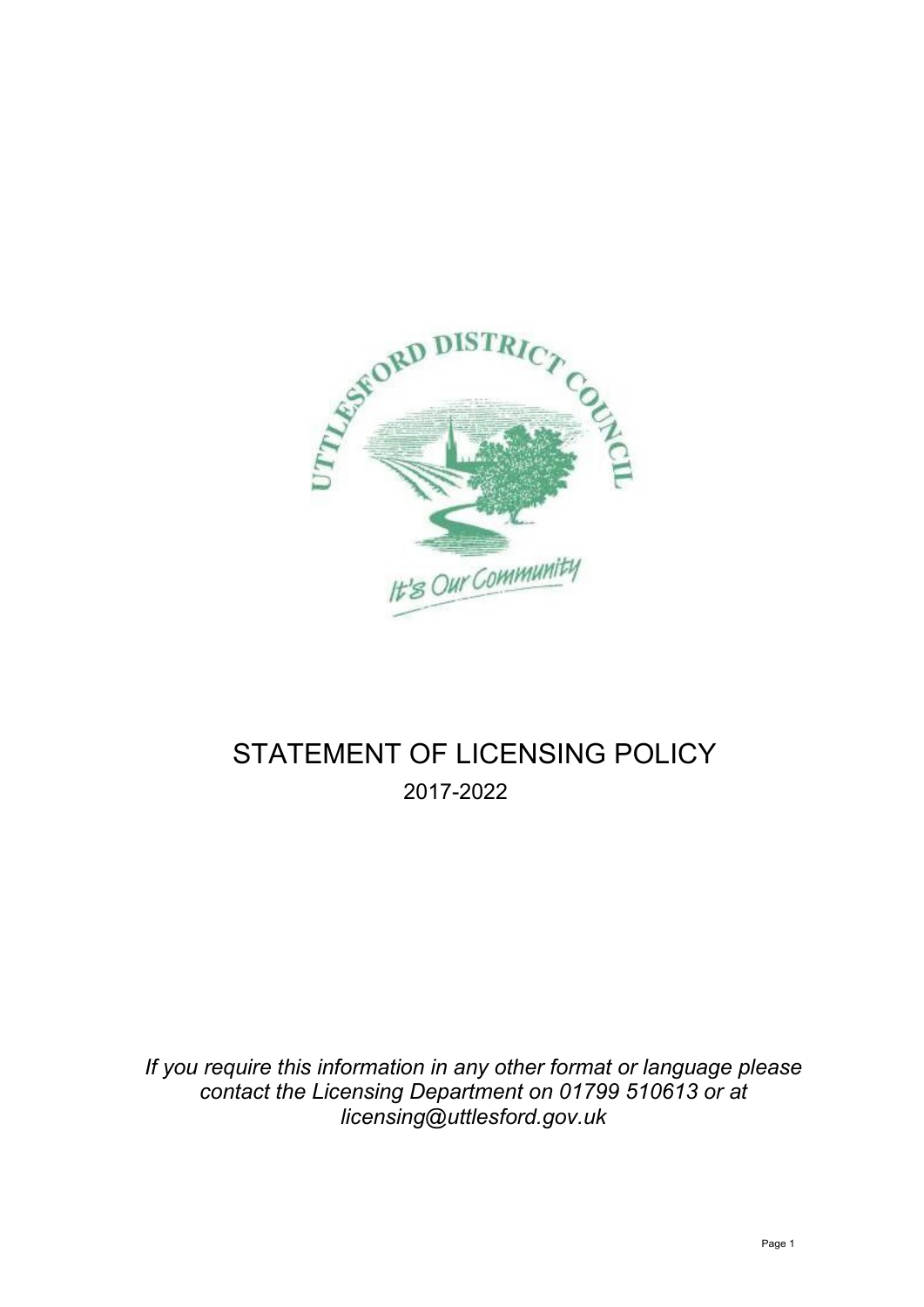#### **STATEMENT OF LICENSING POLICY**

#### **1.0 INTRODUCTION**

#### **Introduction**

- **1.1** This is the fifth Statement of Licensing Policy produced by Uttlesford District Council under the Licensing Act 2003, Since the adoption of the third statement the Act has been amended. The amendments expand the list of responsible authorities; extends the right to make representations with regard to applications and to seek reviews; reduces the evidential burden on licensing authorities by permitting them to take steps which they consider "appropriate" to the promotion of the licensing objectives rather than "necessary" for that purpose and amend the law relating to Temporary Events Notices. References in this statement to "the Act" are references to the Act as amended. This Statement sets out the general approach the Authority will be taking when making licensing decisions during the five year period up to December 2022.
- **1.2** Uttlesford District Council is the Licensing Authority under the Act and is responsible for granting premises licences, club premises certificates and personal licences and acknowledging temporary events notices in the District in respect of the sale and/or supply of alcohol and the provision of regulated entertainment and late night refreshment. In doing so the Licensing Authority will carry out its functions in such a way as to promote the licensing objectives referred to at paragraph 1.4 below.
- **1.3** When applications for new or variations to licences or certificates are made the responsible authorities and others may make representations. If no representations are received a licence will be granted subject only to those conditions required by statute and those offered by the applicant in the operating schedule. If representations are received however the application must be considered by the Licensing Authority. When assessing applications in respect of which relevant representations have been received, the Licensing Authority must be satisfied that the measures proposed in the applicant's operating schedule aim to achieve the promotion of the licensing objectives, as far as possible. Bold type refers to matters that the Licensing Authority expects to see addressed in the applicant's operating schedule, where appropriate. Passages of text that are not in bold are provided to assist applicants to understand what the Licensing Authority is seeking to achieve, the factors that influence the achievement of that outcome and the control measures that could be implemented by the applicant to achieve that outcome. Although it is open to applicants to omit any of the suggested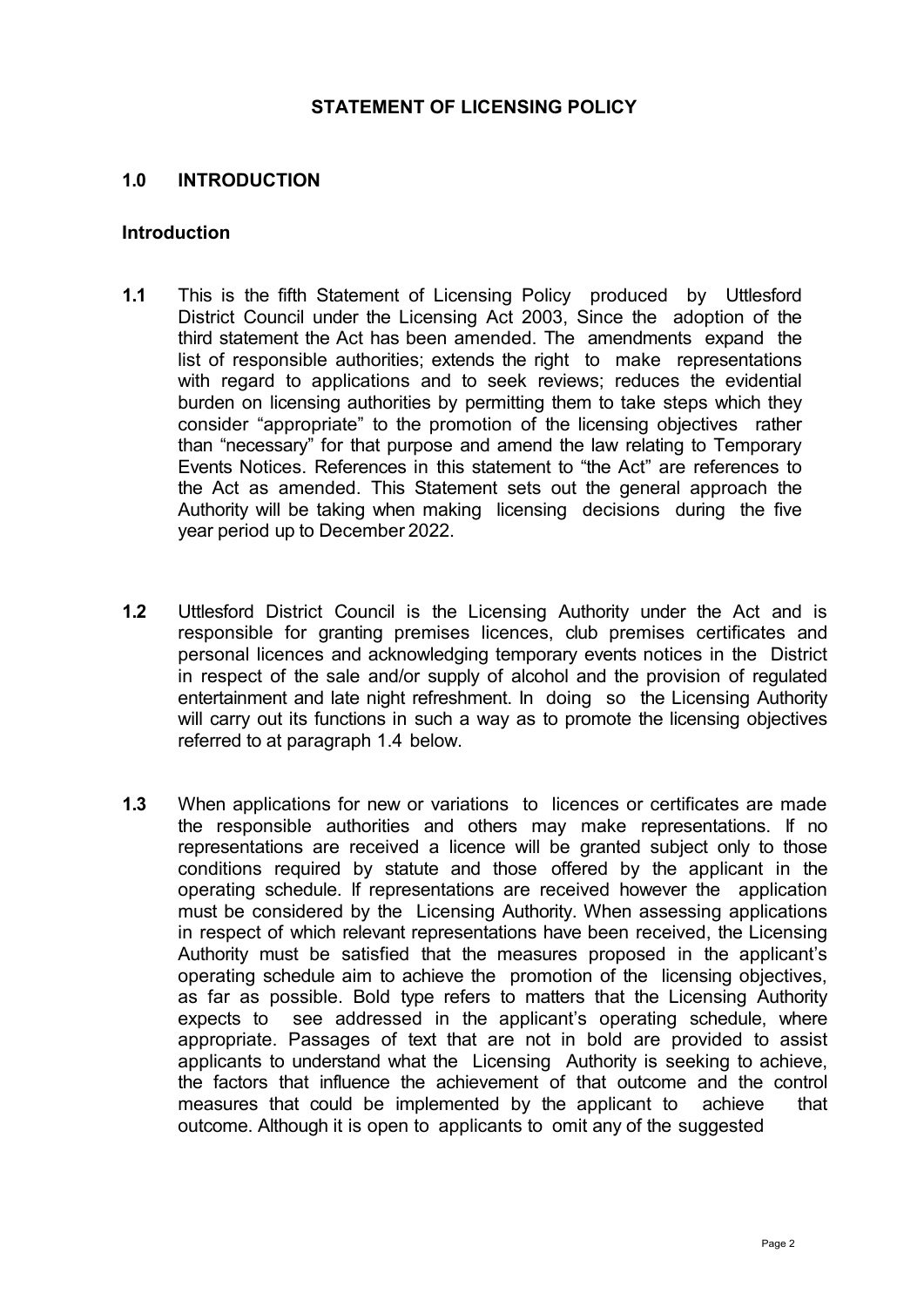conditions, applicants should be aware that responsible authorities and others will scrutinise applications in the light of this policy. Failure to take account of the policy may therefore encourage representations.

**1.4** It should be recognised that this policy covers a wide variety of premises and activities carried on in them including theatres, cinemas, restaurants, pubs, nightclubs, private members' clubs, village halls and community centres, as well as off-licences and late night food premises and vehicles selling hot food or hot drink after 11p.m. For this reason, this policy cannot detail all the factors that influence the achievement of the licensing objectives nor can this policy detail all the control measures that may be appropriate.

#### **The Licensing Objectives**

- **1.5** The Act requires the Licensing Authority to carry out its various licensing functions so as to promote the four licensing objectives. These are:
	- The Prevention of Crime and Disorder
	- Public Safety
	- The Prevention of Public Nuisance
	- The Protection of Children From Harm
- **1.6 In respect to the promotion of each of the four licensing objectives, if representations are received from responsible authorities or others applicants should provide appropriate evidence to the Licensing Authority that suitable and sufficient measures, as detailed in their operating schedule, will be implemented and maintained, relevant to the individual style and characteristics of their premises and events. Applicants should also consider whether additional measures will be taken on an occasional or specific basis such as when a special event or promotion is planned, which is intended to, or likely to attract, larger audiences.**

#### **Statement of Licensing Policy**

- **1.7** The Act further requires that the Licensing Authority publishes a 'Statement of Licensing Policy' that sets out the policies the Licensing Authority will generally apply to promote the licensing objectives when making decisions on applications made under the Act. Applicants should be aware that the Licensing Authority will only make decisions on applications where representations are made by relevant authorities or others.
- **1.8** This 'Statement of Licensing Policy' has been prepared in accordance with the provisions of the Act and having regard to the guidance issued under Section 182 of the Act. This Policy Statement was reviewed in July2017,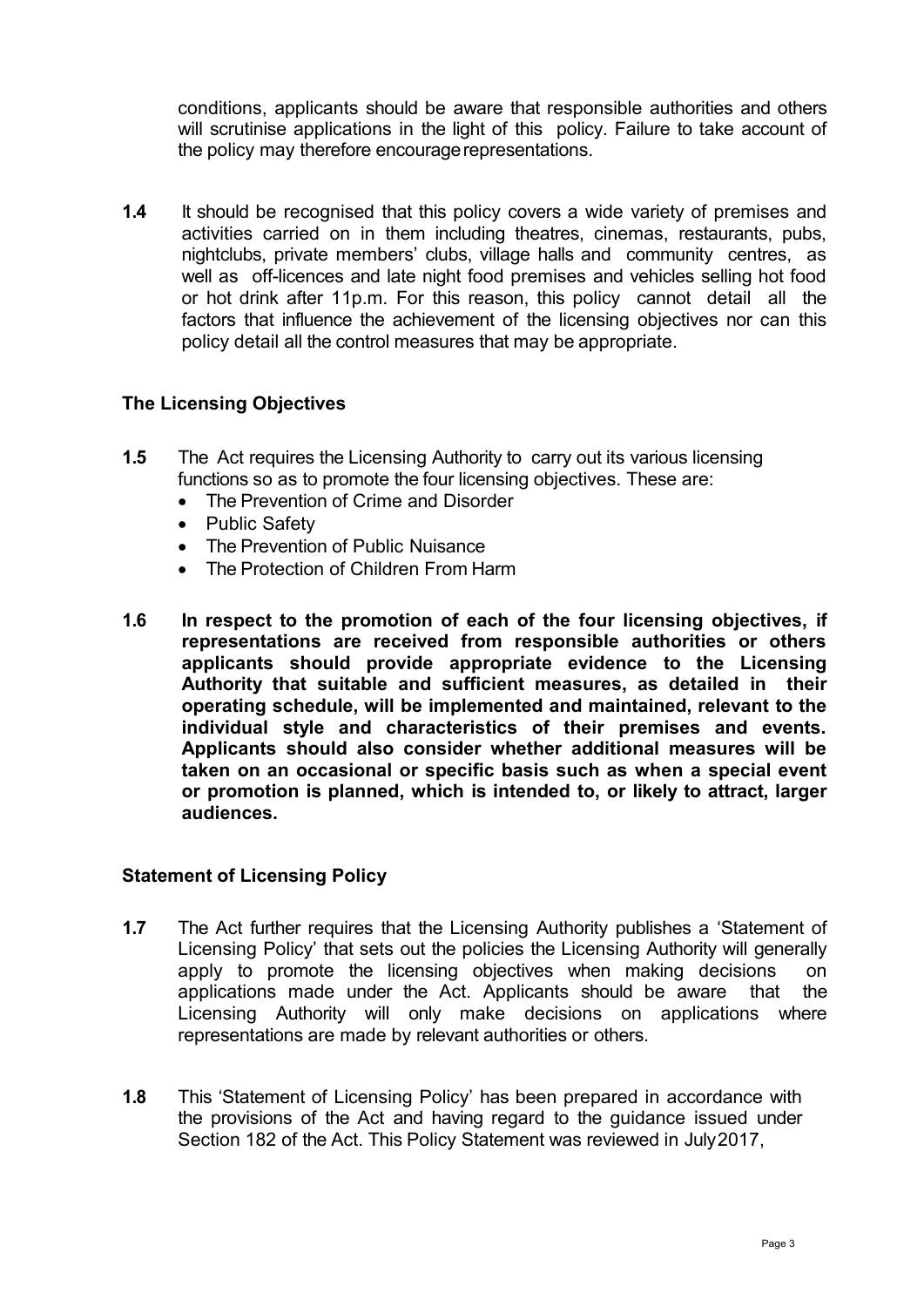circulated for consultation between July and October 2017 and was ratified by Full Council on 10 October 2017. It will take effect on 1 December 2017 and will remain in force for a period of not more than 5 years. It will be subject to regular review and further consultation prior to (date to be advised).

**1.9** When making and publishing and applyingits policy, the Licensing Authority must have regard to the Secretary of State's Guidance. The Licensing Authority may depart from this Licensing Policy if the individual circumstances of any case merit such a decision in the interests of the promotion of the Licensing Objectives and if this situation arises the Licensing Authority will give full reasons for doing so.

## **Consultation**

- **1.10** There are a number of groups who have a stake in the leisure industry, including providers, customers, residents, businesses and enforcers, all of whom have views and concerns that require consideration as part of the licensing function and promotion of the licensing objectives. These are in addition to those authorities and agencies that the Council is statutorily required to consult with in accordance with Section 5(3) of the Licensing Act 2003
- **1.11** In developing this Policy , the Licensing Authority consulted widely. Along with the statutory consultees (the Chief Police Officer for the District , the Essex County Fire and Rescue Service and ,local representative for the Director of publice Health in England) and persons/bodies representative of existing licence and certificate holders, the views of Ward councillors, Town and Parish Councils, Appropriate weight and consideration was given to the views of all those who responded to that consultation process.

#### **Links to other Strategies**

- **1.12** In preparing the statement of licensing policy and this revision, the Licensing Authority has had regard to and consulted those involved in its local strategies on crime prevention, planning, transport, culture, tourism and economic development, provision of private hire vehicles and hackney carriages to ensure the proper co-ordination and integration of the aims and actions of these policies. Review and amendment of these strategies will be considered for their impact on this statement of licensing policy.
- **1.13** Further, arrangements will be made for the Licensing Committee to receive reports, when appropriate, on the needs of the local tourist economy to ensure that these are reflected in their considerations. The Licensing Committee will also be appraised of the local employment situation and the need for new investment and employment, where appropriate.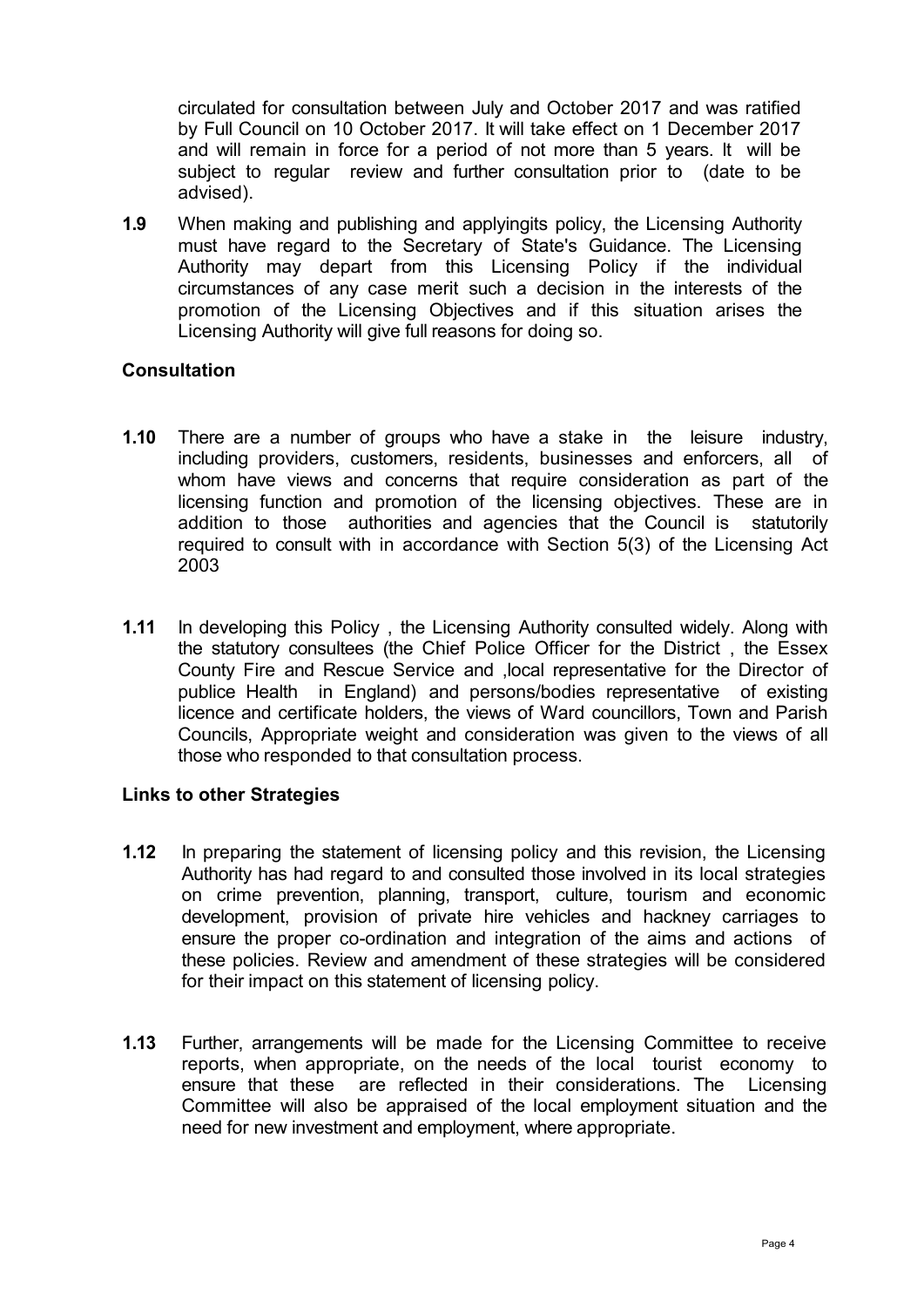1.15 The Licensing Authority recognises its responsibilities under the Equality Act 2010. The impact of this policy on those sharing protected characteristics will be monitored through Uttlesford District Council's equality scheme.

#### **Regulated Entertainment**

1.16 Having regard to the Live Music Act 2012 ,Licensing Authority's Corportate plan and the International Covenant on Economic, Social and Cultural Rights (ICESCR), ratified in 1976, a diverse provision of cultural activities is welcomed for the benefit of communities. Where representations are made by responsible authorities or others the Licensing Authority will monitor the licensing of regulated entertainment, especially with regard to live music and dancing, theatrical performances, circuses, etc. to ensure that such events are promoted without unreasonable restrictions being imposed, which would discourage such events. Where representations are made the Licensing Authority will need to balance the natural concern to prevent disturbance in neighbourhoods with the wider cultural benefits, particularly the cultural benefits for children. Advice and guidance on this matter will be sought from the appropriate cultural and leisure services within Uttlesford District Council.

#### **Applications**

- 1.17 When considering applications after receiving representations, the Licensing Authority will have regard to
	- the Act, and the licensing objectives,
	- Government guidance issued under Section 182 of the Act,
	- any supporting regulations
	- this statement of licensing policy
- 1.18 This does not however undermine the rights of any person to apply under the Act for a variety of permissions nor does it override the right of any person to make representations on any application or seek a review of a licence or certificate where they are permitted to do so under the Act. Where such representations or a request for a review is made the application or review will be considered on its individual merits.
- 1.19 When following the receipt of representations the Licensing Authority is considering any application, it will avoid duplication with other regulatory regimes, so far as possible, and does not intend to use the licensing regime to achieve outcomes that can be achieved by other legislation. In particular, its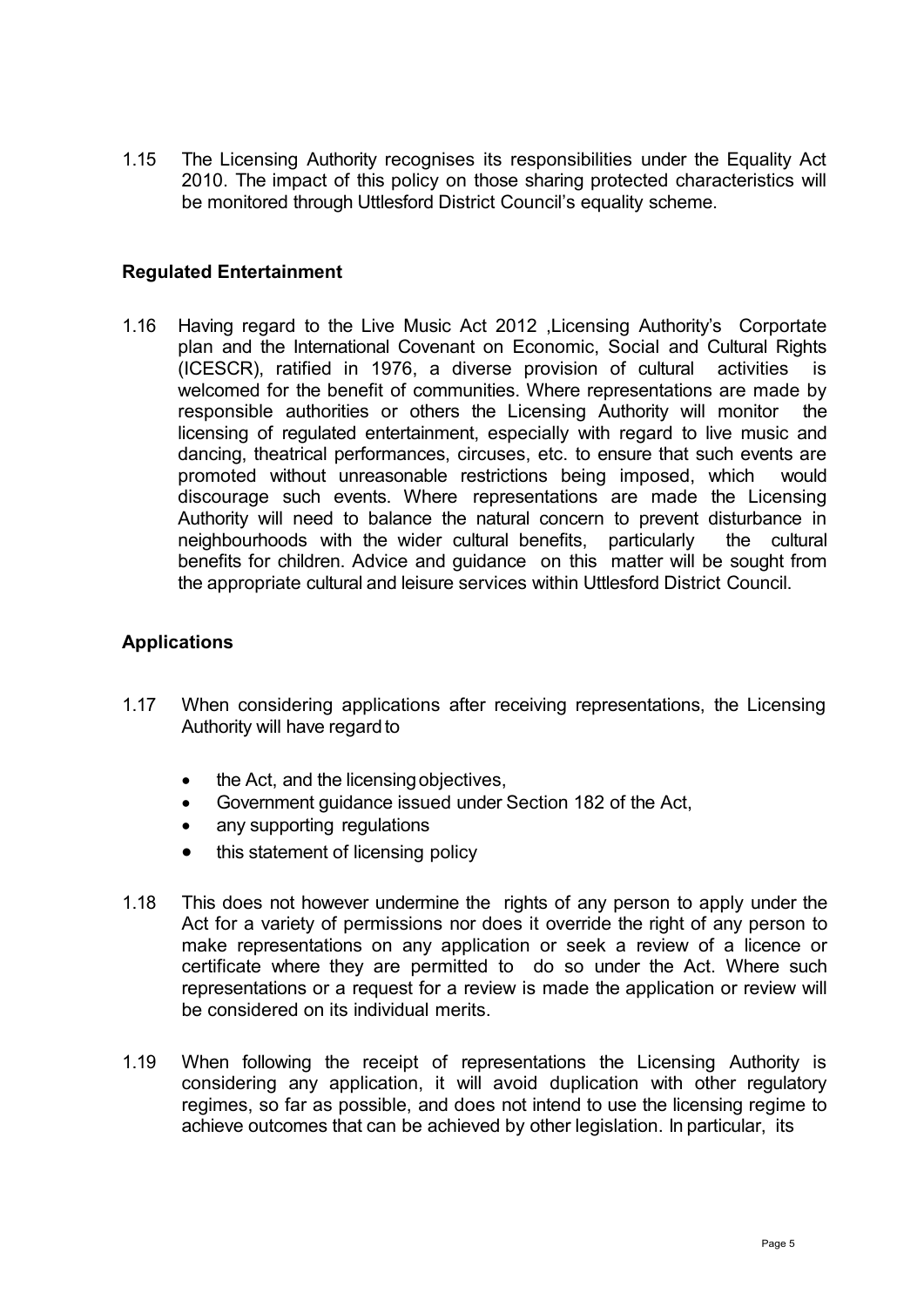licensing functions will be discharged separately from its functions as the local planning authority. **However, applications for premises licences for permanent commercial premises should normally be from businesses with appropriate planning consent for the property concerned.** (Other permissions may be applicable to licensed premises and applicants are expected to ensure that such permissions are obtained where necessary.) In some instances the conditions on a licence or certificate will be inconsistent with another consent (e.g. the closing time specified in a planning permission inrespect of licensed premises may be different from that contained in the licence). In such circumstances **licence holders should be aware that the more restrictive condition is the one that applies.** Thus in the example given, if a planning permission required premises to close at 11 pm but the licence permits the premises to be open until midnight the planning permission prevails.

- 1.20 When one part of the Council seeks a premises licence from the Licensing Authority, the licensing committee and its officers will consider the matter from an entirely neutral standpoint. If relevant representations are made, for example, by local residents or the police, they will be considered by the committee on its merits. Those making representations genuinely aggrieved by a positive decision in favour of a local authority application by the licensing authority may be entitled to appeal to the magistrates' court and thereby receive an independent review of any decision made.
- 1.21 In all cases, applicants and those making representations in respect of applications to the Licensing Authority have a right of appeal to the Magistrates' Court against the decisions of the LicensingAuthority.
- 1.22 Publicity for Applications

The Licensing Authority wishes to ensure that those entitled to make representations are aware of applications for licences and variations. When an application is made for a premises licence or a variation to such a licence in addition to the statutory publicity given to the application the Licensing Authority will notify the Town or Parish Council for the area within which the premises are situated. The Licensing Authority will also notify all district councillors and occupants of residential premises adjoining, opposite and to the rear of properties which are the subject of such applications.

1.23 Guidance will be available for applicants setting out the details of the application process, having regards to the Licensing Act 2003, as amended, the regulations, statutory guidance and local practice and proceedures. It should be noted that incomplete applications will not be accepted but will be returned with an explanation as to why it is incomplete.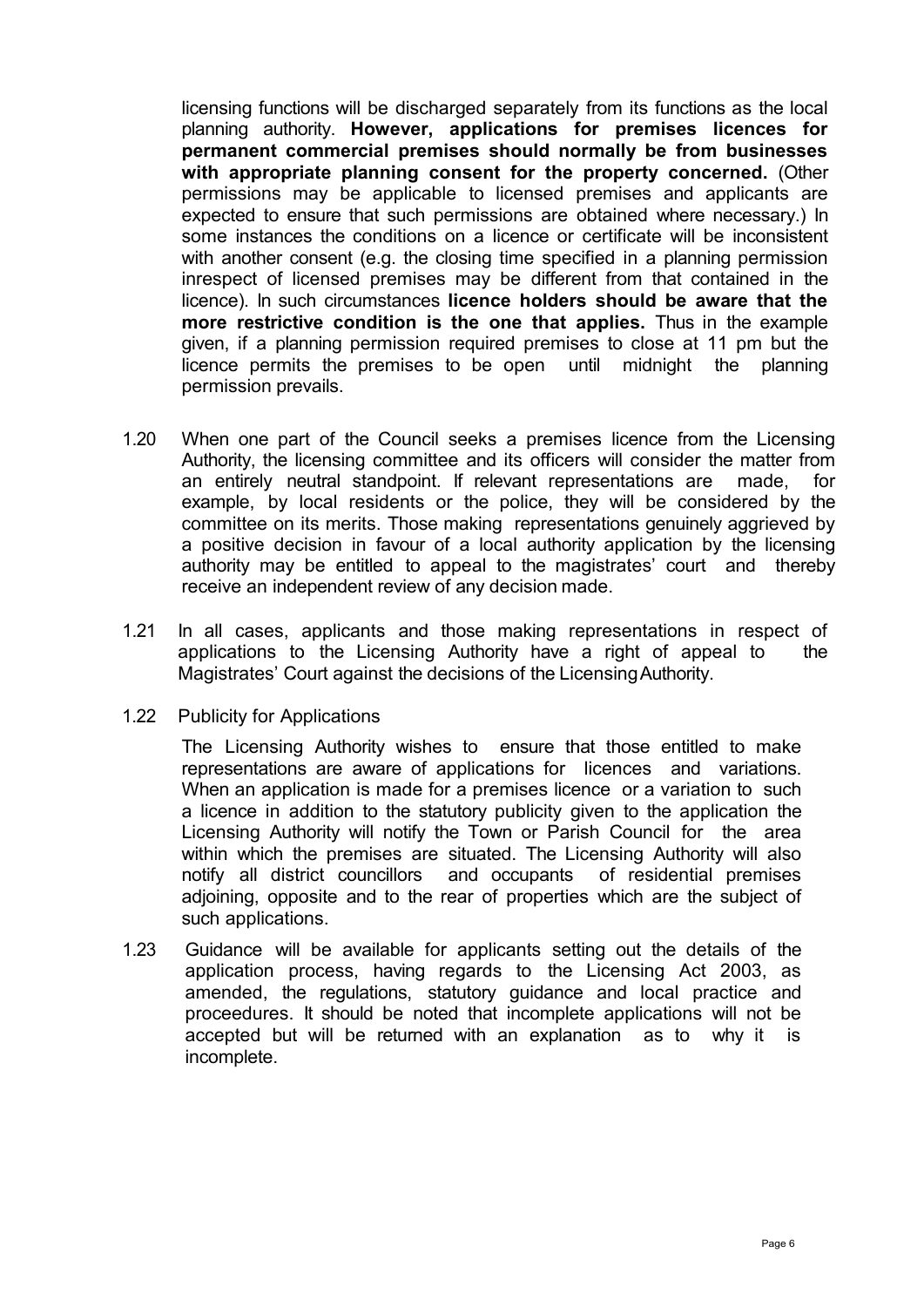#### **Representations**

- 1.24 The Chief Officer of Police, the Fire Authority, the Enforcing Authority for health and safety purposes, the local planning authority, the authority responsible for minimising or preventing the risk of pollution, the trading standards authority, the Children's safeguarding service, the Primary Care Trust for the District and the Licensing Authority are all known as 'Responsible Authorities'. These responsible authorities may make representations on applications, so far as they relate to the promotion of the four licensing objectives, and request reviews once licences have been granted.
- 1.25 Other parties are free to raise relevant representations. A representation would only be 'relevant' if it relates to the likely effect of the grant of the licence on the promotion of at least one of the four licensing objectives. In addition, the representation must not be frivolous or vexatious, and in the case of reviews, not repetitious. If a party making representations does not live in or carry on a business in the vicinity of the premises and is unable to demonstrate that they would be affected by any licensable activities carried on at the premises their representations may be declined as being frivolous or vexatious.
- 1.26 Where relevant representations are made, the Licensing Authority must provide copies of those representations to the Applicant. The Licensing Authority accepts that in exceptional circumstances, where there is a genuine and well-founded fear of intimidation or violence, an Interested Party may not wish for his/ her personal details to be disclosed to the applicant
- 1.27 Where the Licensing Authority consider that a relevant representati on has been made and that exceptional circumstances exist, details of the name and address may be withheld from the copy of the representation that is provided to the Applicant.
- 1.28 Representations should be made within 28 days of the day after the application is made to the Licensing Authority in order to be considered. If a representation is made outside of this period, it cannot be considered.

#### **Conditions**

1.29 Licensing is about the appropriate control of licensed premises, qualifying clubs, temporary events and the people who manage them or hold personal licences within the terms of the Act. Where relevant representations are made, the Licensing Authority will seek to make objective judgements as to whether conditions may need to be attached to various authorisations, to secure achievement of the licensing objectives. Any conditions arising from the operating schedule or as a result of representations will primarily focus on the direct impact of the activities taking place at licensed premises on those attending the premises and members of the public living, working or otherwise engaged in normal activity in the area concerned and will cover matters that are within the control of individual licensees.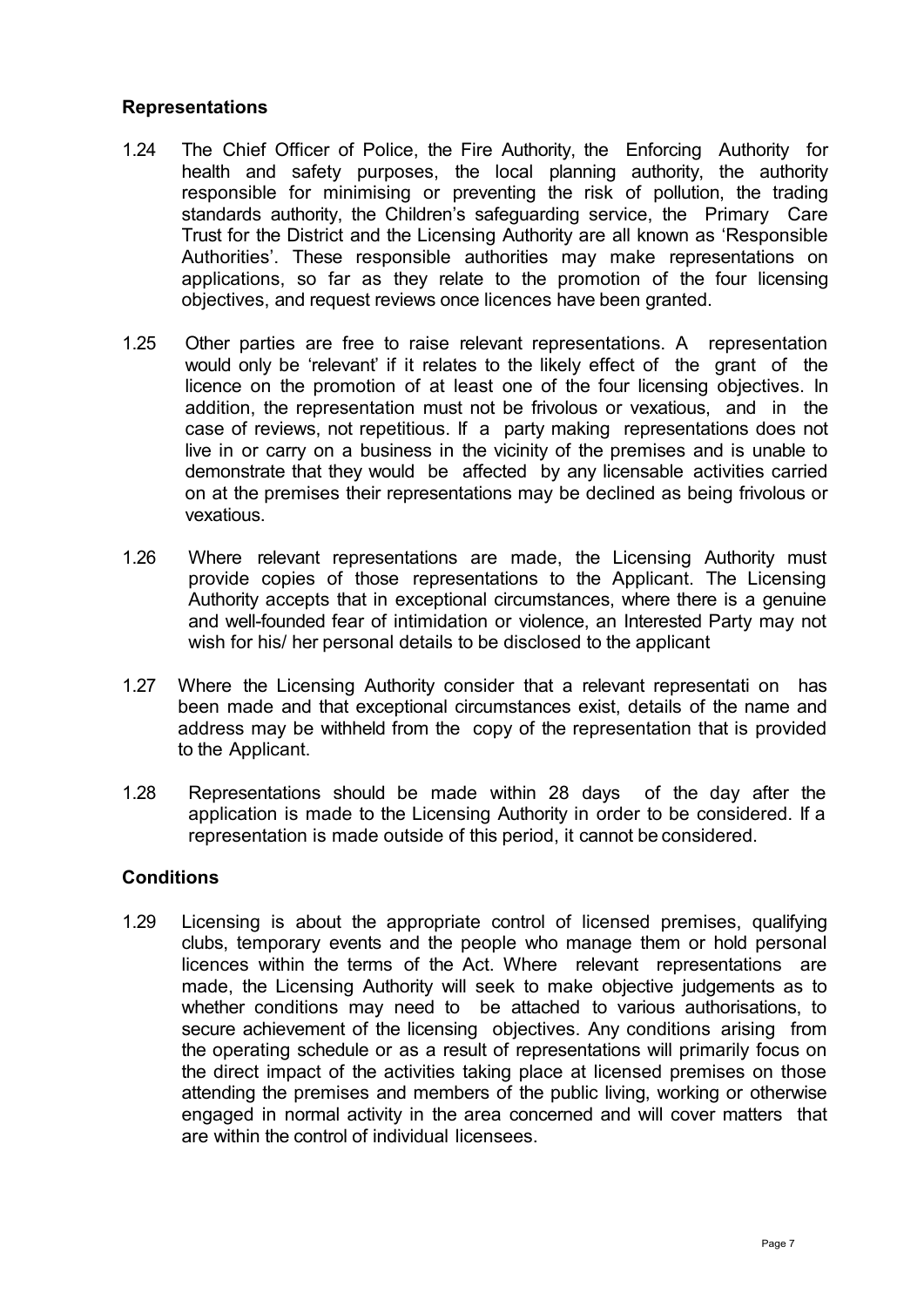- 1.30 The Licensing Authority acknowledges that the licensing function cannot be used for the general control of the anti-social behaviour of individuals once they are beyond the direct control of the licensee of any premises concerned. However, other mechanisms may be utilised, where appropriate, to tackle unruly or unlawful behaviour of consumers when beyond the control of the individual, club or business holding the licence, certificate or authorisation concerned. These include:
	- (a) planning controls
	- (b) positive measures to create a safe and clean town environment in partnership with local businesses, transport operators and other departments of the local authority
	- (c) the provision of CCTV surveillance in town centres, ample taxi ranks, provision of public conveniences open late at night, street cleaning and litter patrols
	- (d) powers of local authorities to designate parts of the local authority area as places where alcohol may not be consumed publicly
	- (e) police enforcement of the general law concerning disorder and anti-social behaviour, including the issuing of fixed penalty notices
	- (f) the prosecution of any personal licence holder or member of staff at such premises who is selling alcohol to people who are under age ordrunk
	- (g) the confiscation of alcohol from children and adults in designated areas
	- (h) Use of Police and/or Local Authority powers (under the Anti-Social Behaviour Crime and Policing Act 2014) to close down instantly for 24 hours up to a maximum of 48 hours any licensed premises or temporary events on grounds of disorder or the likelihood of disorder or noise emanating from premises causing a nuisance.police and/or local authority powers to close down instantly for up to 24 hours any licensed premises or temporary events on grounds of disorder, the likelihood of disorder or noise emanating from the premises causing anuisance
	- (i) the power of the police, other responsible authorities or a local resident or business to seek a review of the licence or certificate in question
	- (j) Action under the Violent Crime Reduction Act 2006.
- 1.31 If an applicant volunteers a prohibition or restriction in their operating schedule because their own risk assessment has determined such prohibition or restriction to be appropriate, such volunteered prohibitions or restrictions will become conditions attached to the licence, or certificate and will be enforceable assuch.
- 1.32 The Licensing Authority recognises that where representations are made applications should be considered on an individual basis and any condition attached to such a licence will be tailored to each individual premises, in order to avoid the imposition of disproportionate and other burdensome conditions on those premises. Standard conditions will therefore be avoided. Conditions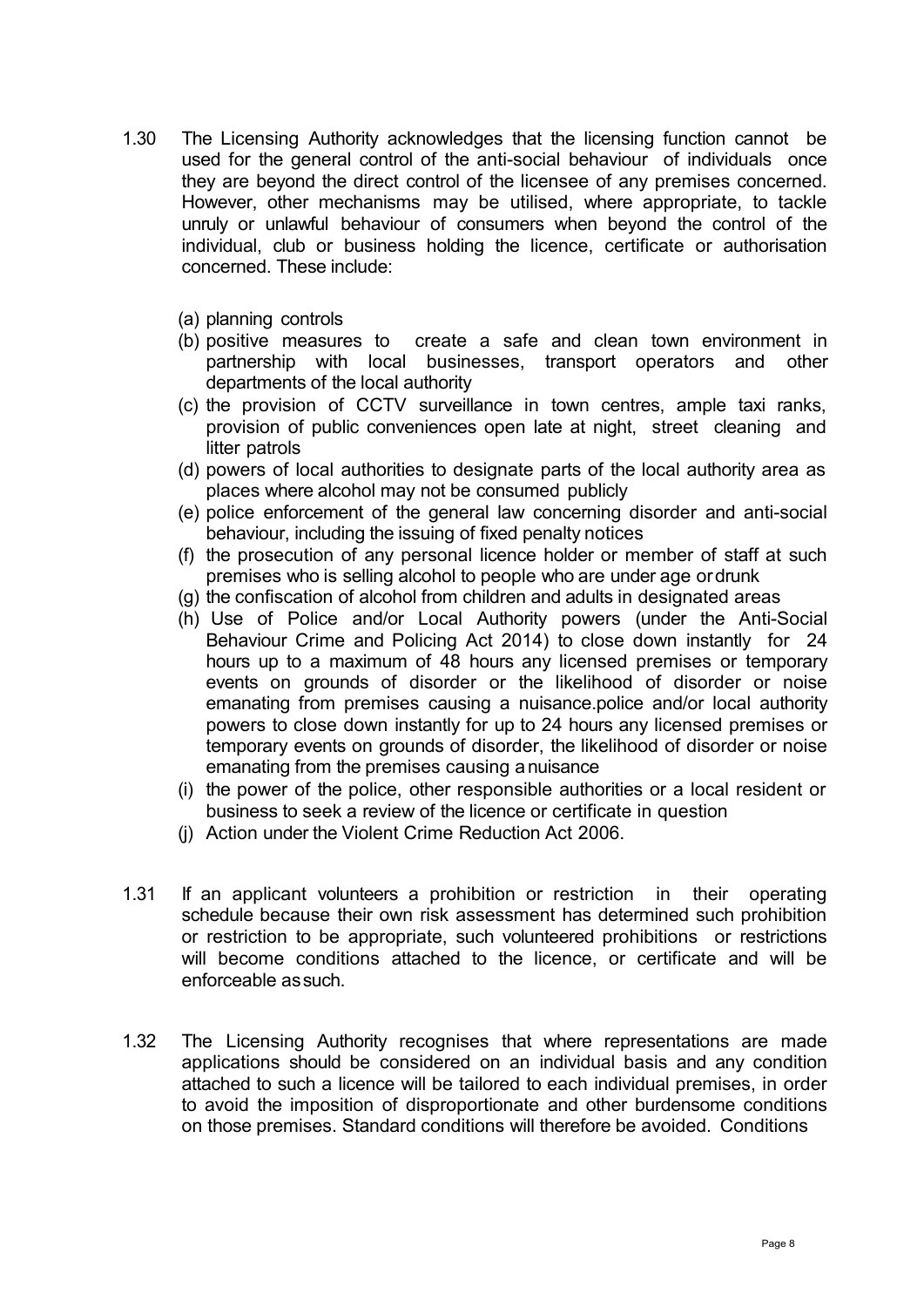will be not be imposed that cannot be shown to be appropriate or proportionate for the promotion of thelicensing objectives.

## **Delegation of Functions**

1.33 With the exception of the approval and review of its Licensing Policy and the making of Early Morning Restriction Orders, and late night refreshment exemptions decisions on licensing matters will be taken in accordance with an approved scheme of delegation aimed at underlining the principles of timely, efficient and effective decision-making. Applications which do not attract relevant representations will be granted by officers under delegated powers. Where such representations are received the application will be determined by Members of the Licensing Committee. The Licensing Committee will receive regular reports regarding licences determined by officers under delegated powers, in order to maintain an overview of the general situation.

## **The Need for Licensed Premises**

1.34 There can be confusion about the difference between "need" and the "cumulative impact" of premises on the licensing objectives. "Need" concerns the commercial demand for another pub or restaurant or hotel. This is not a matter for a licensing authority in discharging its licensing functions or for its statement of licensing policy.

## **Cumulative Impact of a Concentration of Licensed Premises**

- 1.35 "Cumulative impact" means the potential impact on the promotion of the licensing objectives of a significant number of licensed premises concentrated in one area. The cumulative impact of licensed premises on the promotion of the licensing objectives is a proper matter for a licensing authority to consider in developing its licensing policystatement.
- 1.36 The Licensing Authority acknowledges that a concentration of licensed premises in a particular area can result in an increased number of people walking through or congregating in streets during the night with the potential impact of an increase in crime, anti-social behaviour, noise pollution and other disturbance to residents, together with an increase in littering or fouling. In such cases the amenity of local residents can be placed under severe pressure but may not be attributable to any individual premises.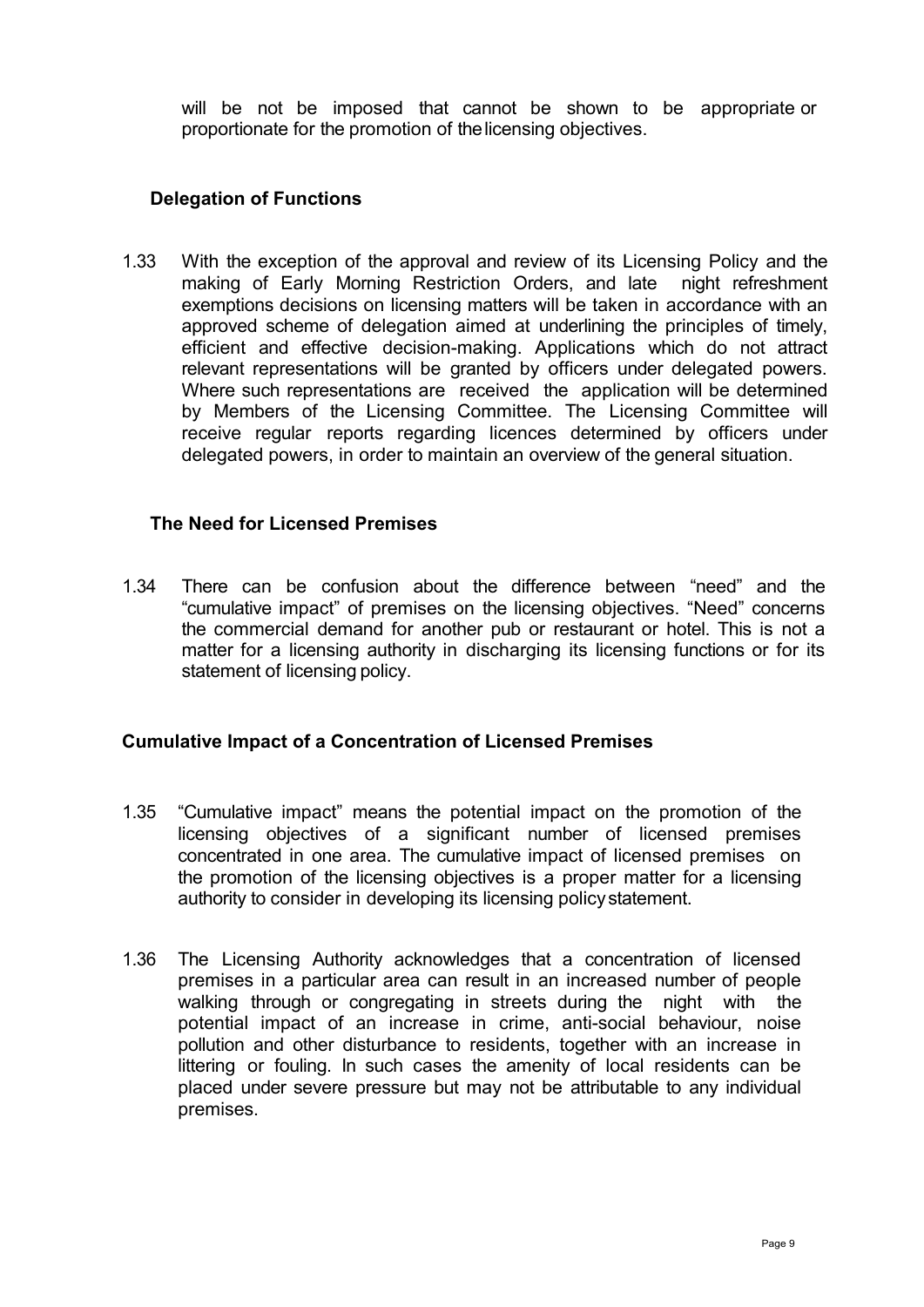1.37 The Licensing Authority will only adopt a special policy on cumulative impact if there is evidence that a significant number of licensed premises concentrated in one area are resulting in unacceptable levels of crime and disorder or public nuisance.

#### **1.38 The Licensing Authority, having regard to the evidence currently available, considers that there is no particular part of the district causing a cumulative impact on any of the licensing objectives.**

1.39 However, the cumulative impact of licensed premises in a particular area may, at a future time, on representation from residents or businesses or a responsible authority, trigger the consideration of whether any additional licences or substantial variations to existing licences, to increase such aspects as capacity or operating hours, would lead to an unacceptable saturation in an area. The onus will be on the objector to provide evidence that additional licences or the variation of existing licences will produce the cumulative impact claimed.

Late night refreshment exemptions

The provision of late night refreshment is regulated primarily because it is often linked to alcohol-fuelled crime and disorder in the night-time economy, such as at fast-food takeaways where late-night drinkers congregate. However, these safeguards may not be needed everywhere or for every type of late night refreshment business. Paragraph 2A of Schedule 2 to the 2003 Act (as inserted by the Deregulation Act 2015) gives licensing authorities powers to exempt premises, in certain circumstances, from the requirement to have a licence to provide late night refreshment.

The powers therefore allow licensing authorities to choose to apply an exemption specifically where they think it will be helpful to businesses and where there are no problems with antisocial behaviour or disorder associated with the night time economy.

The powers allow a relevant licensing authority to exempt the supply of late night refreshment if it takes place:

a) on or from premises which are wholly situated in a designated area;

b) on or from premises which are of a designated description; or

c) during a designated period (beginning no earlier than 11.00 p.m. and ending no later than 5.00a.m.).

When choosing to designate particular categories of premises as exempt, a licensing authority can only exempt types of premises set out in the regulations. These are:

- Motorway service areas;
- petrol stations;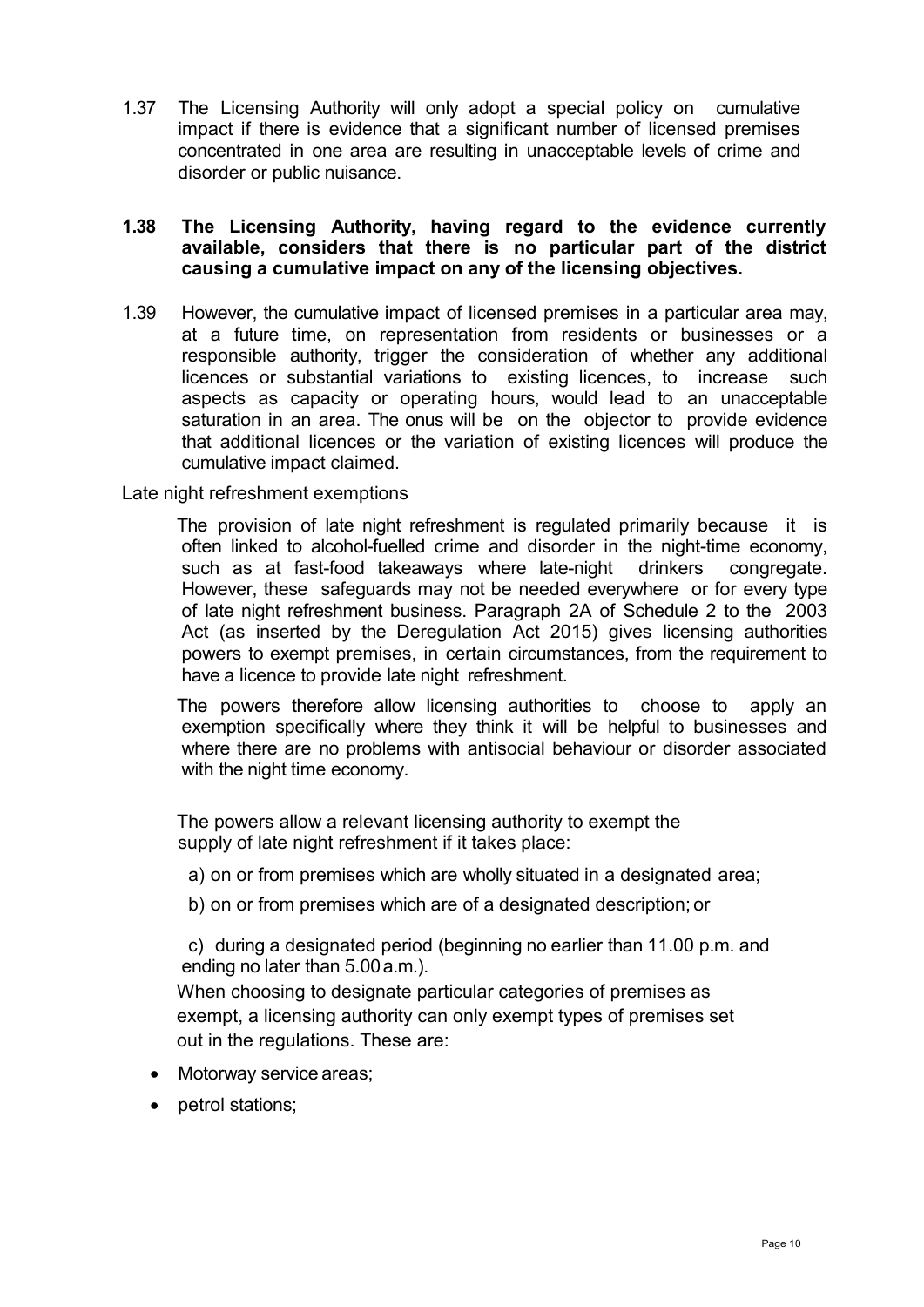- local authority premises (except domestic premises) unless there is an event taking place at which more than 500 people are present;
- schools (except domestic premises) unless there is an event taking place at which more than 500 people are present;
- hospitals (except domestic premises);
- community premises (church, chapel, village, parish or community hall or other similar building) unless there is an event taking place at which more than 500 people are present;
- licensed premises authorised to sell by retail alcohol for consumption on the premises between the hours of 11pm and 5am.

Licensing authorities do not have to use the exemptions at all and can continue to require all late night refreshment providers to be licensed. However, licensing authorities should consider deregulation where appropriate.

When deciding which exemption to use, if any, the relevant licensing authority should always first consider what the risks are in terms of the promotion of the licensing objectives. the late night refreshment exemptions are not made on a case by case basis and there is no recourse to bring an individual premises back into the licensing regime if there is a problem with that particular premises. In such cases the licensing authority would have to take a decision about the entire exemption and apply it across the whole area.

The Licensing Authority having regard to the evidence available at this time does not consider it necessary to make any exemptions.

## **Advice and Guidance**

- 1.40 The Licensing Authority recognises the valuable cultural, social and business importance that premises and events requiring a licence under the Licensing Act provide and welcomes the diversity of activities that are provided by licence holders. For this reason, pre-application discussions will be encouraged to assist applicants to develop their operating schedule. The Licensing Authority, Environmental Health, Essex Police and/or Essex County Fire and Rescue Service will offer as much advice and guidance to applicants, as resources permit.
- 1.41 The Licensing Authority will also seek to liaise with applicants and/or mediate between applicants and others who may make representations, to achieve a satisfactory outcome for all involved, wherever possible and where resources permit. Where an applicant considers that mediation and liaison may be likely or probable, it is recommended that the applicant discuss his proposal with the licensing department/section and those from who they think representations are likely prior to submitting their application. Once an application has been lodged, there are statutory time scales imposed upon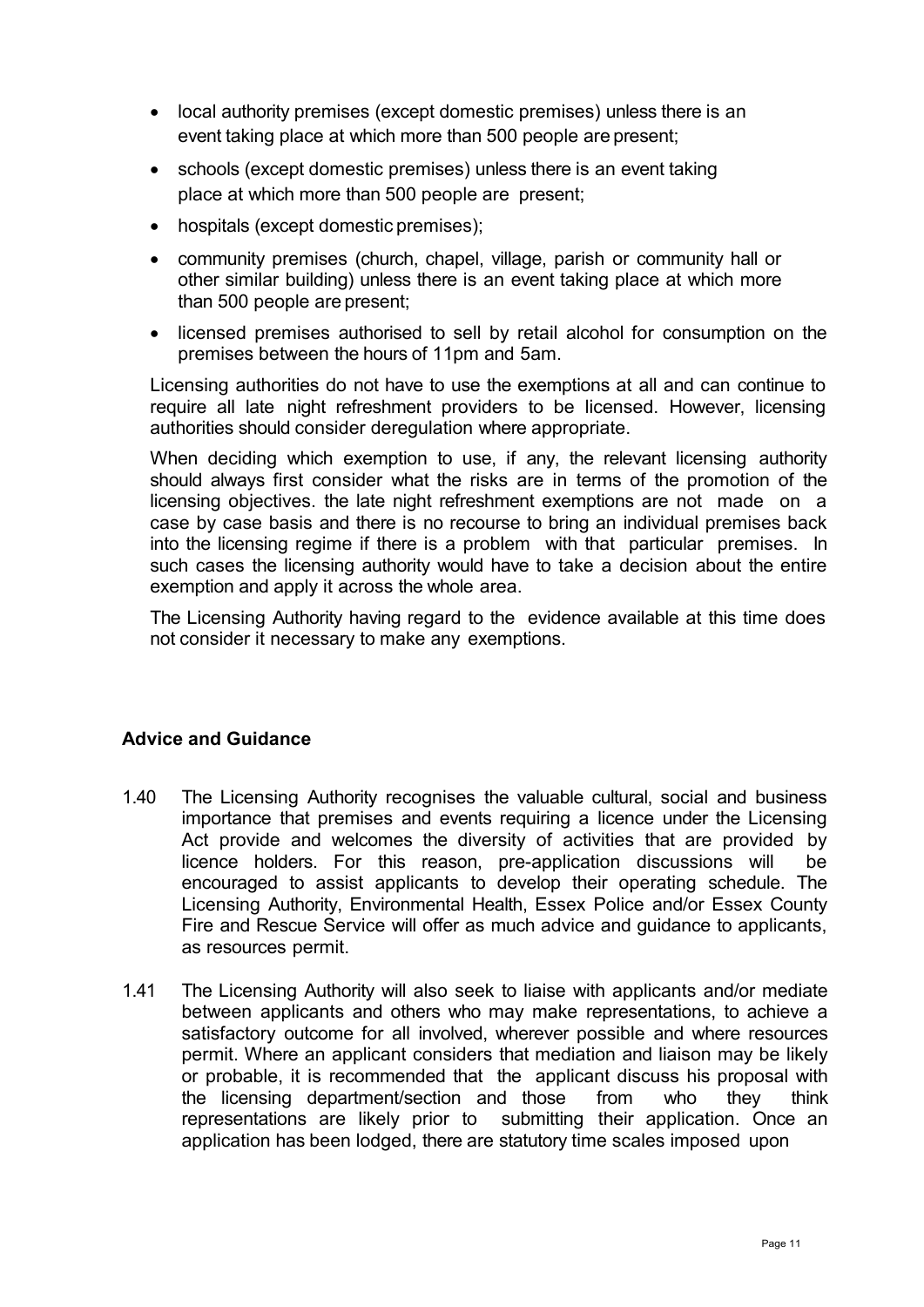the application and determination process, which restrict the opportunity for such discussions, liaison and mediation.

## **Reviews**

- 1.42 Where possible and appropriate all Responsible Authorities will give early warning to licence holders of any concerns about problems identified at premises and of the need for improvement.
- *1.43* Responsible authorities and/or others can trigger a review of a premises licence but an evidentiary basis would be required to be presented to the Licensing Authority and would ordinarily be expected to substantiate their complaints at ahearing*.*
- 1.44 No more than one review from persons other than responsible authorites will be normally permitted within any 12 month period on similar grounds except in exceptional and compelling circumstances.
- 1.45 This Authority will not consider anonymous representations. However, the Licensing Authority accepts that in exceptional circumstances, a member of the public may not wish to provide their personal details to the licence or certificate holder. In those circumstances the member of the public might consider providing the relevant Responsible Authority with details of how they consider the licensing objectives are being undermined so that the Responsible Authority can apply for a review.

## **Enforcement**

1.46 The Council delivers a wide range of enforcement services aimed at safeguarding the environment and the community and at providing a 'level playing field' on which businesses can fairly trade. The administration and enforcement of the licensing regime is one of these services. The Council is subject to the provisions of the Regulators Code which is designed to ensure effective and efficient public protection services. Specifically, the Licensing Authority is committed to accord with the principles of good enforcement practice by carrying out its regulatory functions in a proportionate, open and consistent manner.

1.47 The Council will base any enforcement action on the principles that businesses should: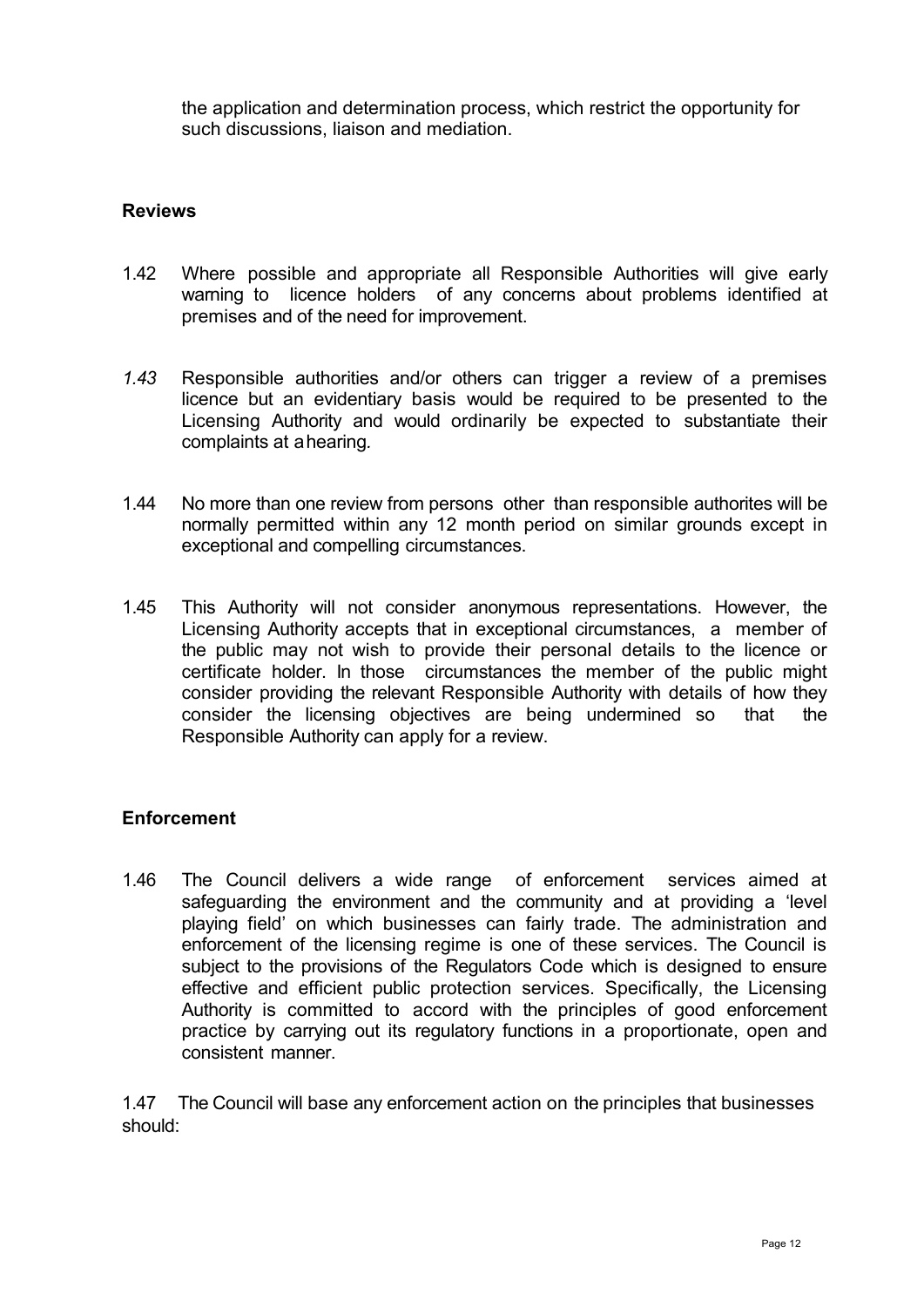- Be clear about the issues that have made enforcement action necessary
- receive clear explanations from enforcers of what they need to do and by when;
- have opportunities to resolve differences before enforcement action is taken unless immediate action is needed;
- receive an explanation of their rights of appeal
- 1.48 The Licensing Authority recognises the interests of both citizens and businesses and will work closely, with partners, to assist licence holders to comply with the law and the four licensing objectives it seeks to promote. However, proportionate but firm action will be taken against those who commit serious offences or consistently break the law.
- 1.49 The Licensing Authority will establish an enforcement protocol with Essex Police, Essex County Fire and Rescue Service, Essex County Licensing Authority Trading Standards, Environmental Health and the council's Enforcement Team on enforcement issues. This protocol will provide for the targeting of resources towards high-risk premises and activities that require greater attention, while providing a lighter touch in respect of low risk premises that are well operated. A draft of the protocol can be viewed on the Licensing Authority's website[:](http://www.uttlesford.gov.uk/) [www.uttlesford.gov.uk.](http://www.uttlesford.gov.uk/) Hard copies are available on request.

## **2.0 LICENSING OBJECTIVES**

- **2.1** The following sections set out the Licensing Authority's Policy relating specifically to the four licensing objectives:
	- the prevention of crime and disorder
	- public safety
	- the prevention of public nuisance
	- the protection of children from harm
- **2.2** In each section relating to the objectives, the Licensing Authority has defined its intended outcome (in bold type). Each section then lists the influencing factors on the achievement of that objective but, because of the wide variety of premises and activities to which this policy applies, the lists provided are not exhaustive. **Applicants should know their premises best and should consider all aspects relevant to the individual style and characteristics of their premises and events.**
- **2.3** Further, in each section, a list of possible control measures is provided, to be of assistance to applicants, but again is not intended to be an exhaustive list. Many control measures achieve more than one objective but have not necessarily been listed under each objective. Similarly, applicants need not mention a control measure more than once in their operating schedule.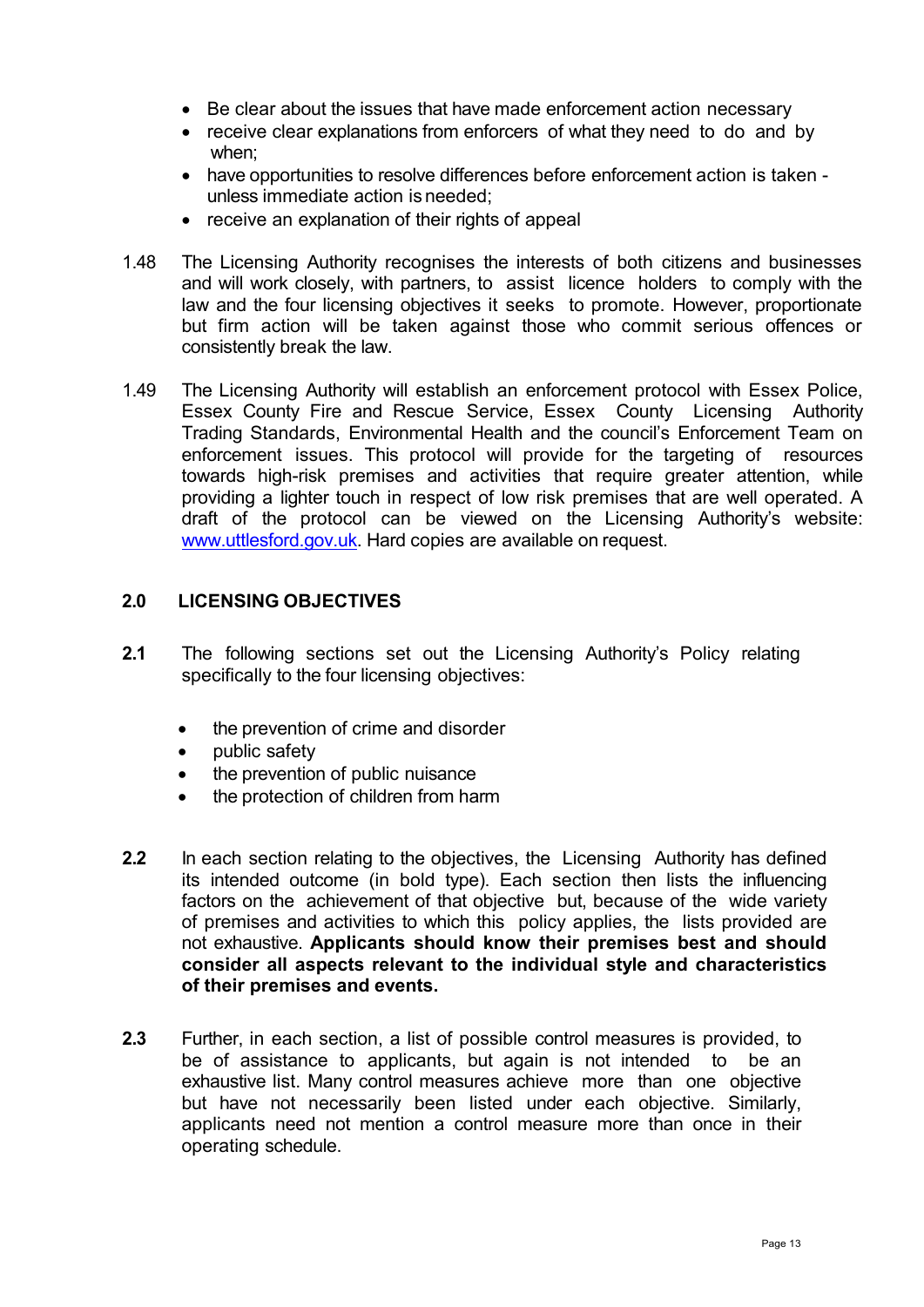- **2.4 The selection of control measures, referred to in 2.3 above, should be based upon a risk assessment of the premises, events, activities and the customers expected to attend (e.g. their age, number, etc.).** Whilst the Licensing Authority cannot require such risk assessments to be undertaken or documented, (other than where required by other legislation), it considers such documentation to be good practice and a useful tool in the instruction and training of staff, as well as a sound basis for review by the licence holder, in the event of requiring to make application for variation or in response to changing circumstances/conditions at the premises.
- **2.5** Additional measures may be appropriate on an occasional or specific basis such as when a special event (e.g. popular live band) or promotion (e.g. during major sporting occasions) is planned, which is intended to, or likely to attract larger audiences and/or audiences of a different nature, and which can have a significant impact on the promotion of the licensing objectives. If representations are made the Licensing Authority will expect to see **reference to be made in an applicant's operating schedule, where applicable, to such occasions and the additional measures that are planned in order to achieve the licensing objectives.**
- **2.6** The Licensing Authority considers the effective and responsible management of the premises, instruction, training and supervision of personnel engaged on the premises and the adoption of best practice to be amongst the most essential control measures for the achievement of all the licensing objectives. **For this reason** If representations are made the Licensing Authority will expect to see**, these elements specifically considered and addressed within an applicant's operating schedule.**
- **2.7** In addition, the occupancy capacity for premises, and events as appropriate, is also considered to be an essential factor in the achievement of the promotion of the four licensing objectives, (except in respect of premises licensed for the consumption of food and/or alcohol off the premises). If representations are made the Licensing Authority will expect **the issue of occupancy capacity to be considered and addressed, where appropriate, within an applicant's operating schedule.**
- **2.8** The design and layout of premises are important in determining capacity, as is the availability and size of exits within recommended travel distances. Other factors should also be considered when assessing the appropriate capacity for premises or events. These include:
	- (a) the nature of the premises or event
	- (a) the nature of the licensable activities being provided
	- (b) the provision or removal of such items as temporary structures, such as a stage, or furniture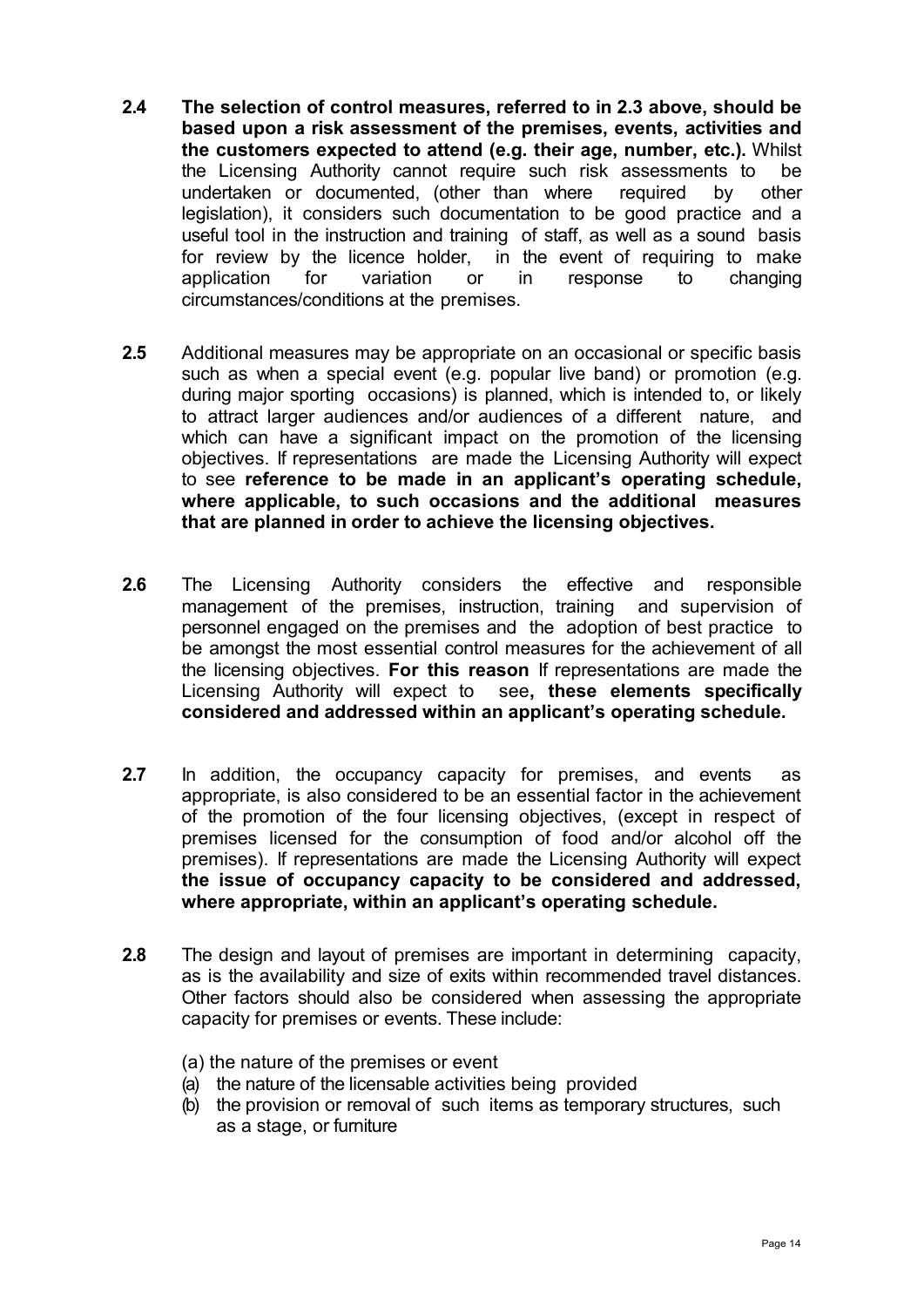- (c) the number of staff available to supervise customers both ordinarily and in the event of an emergency
- (d) the age of the customers
- (e) the attendance by customers with disabilities, or whose first language is not English
- (f) availability of suitable and sufficient sanitary accommodation
- (g) nature and provision of facilities for ventilation
- **2.9** The agreement to a capacity for premises or events should not be interpreted as a requirement to also provide permanent monitoring arrangements such as doorstaff, attendance clickers or maintenance of attendance records. The Licensing Authority recognises that the person in charge at the premises can often readily assess the capacity of premises without resort to such measures. **However,** If representations are made the Licensing Authority will expect that **where the capacity is likely to be reached (such as on known busy evenings) and particularly where a special event or promotion is planned, the applicant will be expected to detail the additional arrangements that will be put in place to ensure that the capacity of the premises is not exceeded.**
- **2.10** The Licensing Authority will consider applications for minor variations to premises licences, provided that the Authority is satisfied that the variation will not adversely impact on any of the licensing objectives and the Licensing Authority will consult with such of the Responsible Authorities as it deems appropriate to make such assessment.

## **3.0 PREVENTION OF CRIME AND DISORDER**

- **3.1** The Council is committed to further improving the quality of life for the people of the District of Uttlesford by continuing to reduce crime and the fear of crime.
- **3.2** Section 17 of the Crime and Disorder Act 1998 introduced a wide range of measures for preventing crime and disorder and imposed a duty on Uttlesford District Council, Essex Police, Essex County the Licensing Authority and others to consider crime and disorder reduction in the exercise of all their duties. The Act reinforces this duty for local authorities.
- **3.3** The prevention of crime includes the prevention of immigration crime, and the Licensing Authority will work with Home Office Immigration Enforcement in respect of these matters.

The promotion of the licensing objective, to prevent crime and disorder, places a responsibility on licence holders to become key partners in achieving this objective. If representations are made *to* the Licensing Authority **applicants will be expected to demonstrate in their operating**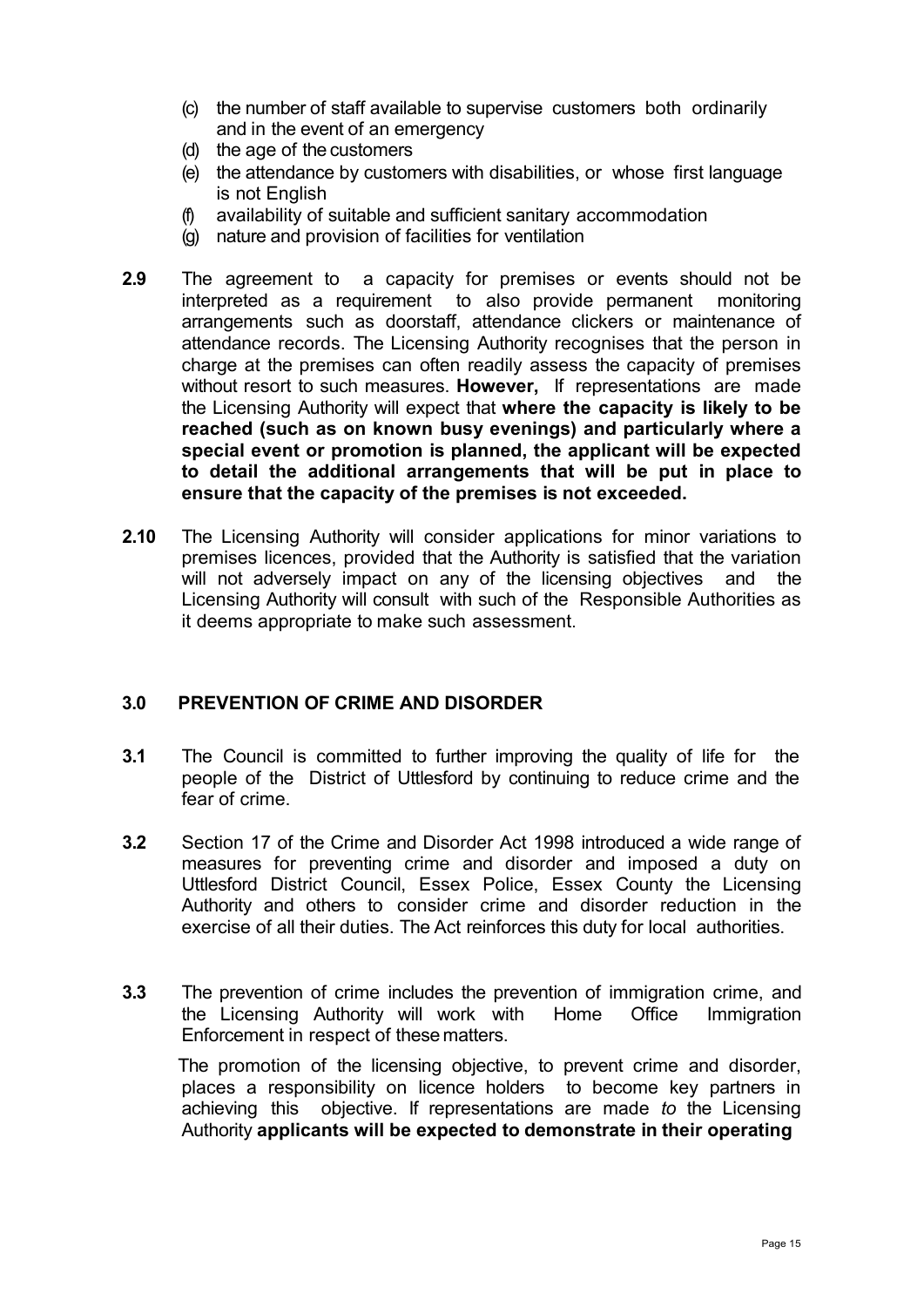**schedule that suitable and sufficient measures have been identified and will be implemented and maintained to reduce or prevent crime and disorder on and in the vicinity of their premises, relevant to the individual style and characteristics of their premises and events.**

- **3.4** When addressing the issue of crime and disorder, the applicant should consider those factors that impact on crime and disorder. These may include:
	- Underage drinking
	- Drunkenness on premises
	- Public drunkenness
	- **Drugs**
	- Violent behaviour
	- Anti-social behaviour
	- Illegal working

#### Control Measures

- **3.5** The following examples of control measures are given to assist applicants who may need to take account of them in their operating schedule in the event that representations are received, having regard to their particular type of premises and/or activities:
	- (a) Effective and responsible management ofpremises
	- (b) Training and supervision of staff
	- (c) Adoption of best practice guidance (e.g. Safer Clubbing, the National Alcohol Harm Reduction Strategy Toolkit and other voluntary codes of practice, including those relating to drinks promotions e.g. The Point of Sale Promotions published by BBPA, Security in Design published by BBPA and Drugs and Pubs, published by BBPA)
	- (d) Acceptance of accredited 'proof of age' cards e.g. PASS, locally approved 'proof of age' cards e.g. 'Prove It' and/or 'new type' driving licences with photographs or adoption of industry best practice (e.g. Challenge 25 policy)
	- (e) Provision of effective CCTV and mirrors in and around premises
	- (f) Employment of Security Industry Authority licensed Doorstaff
	- (g) Provision of toughened or plastic drinking vessels
	- (h) Provision of secure, deposit boxes for confiscated items ('sinbins')
	- (i) Provision of litterbins and other security measures, such as lighting, outside premises
	- (j) Membership of local 'Pubwatch' schemes or similar organisations
	- (k) Right to work checks on staff and retention of documents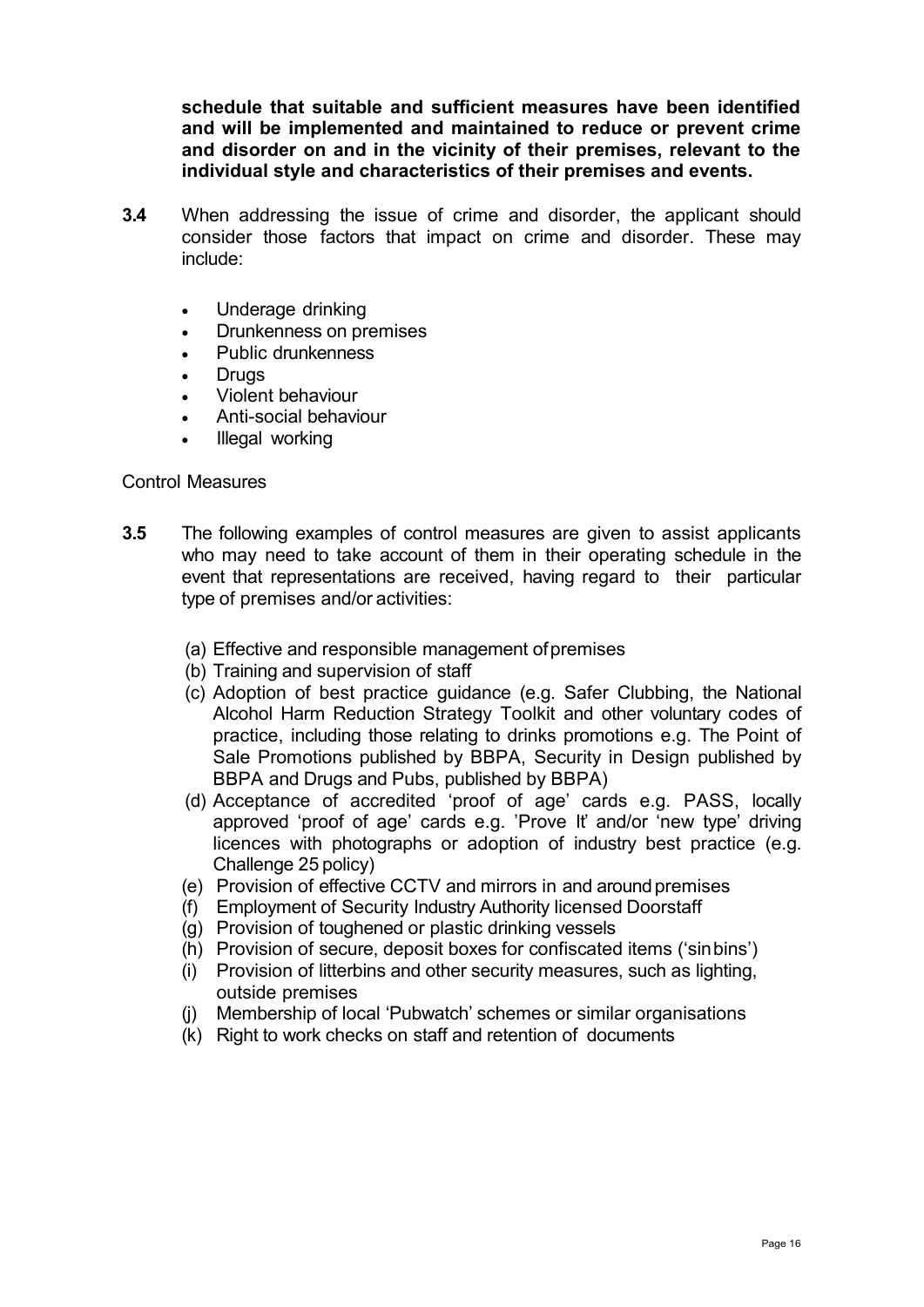#### Designated Premises Supervisor

- **3.6** Within the operating schedule for premises from which alcohol will be sold, save for certain community premises, a Premises Supervisor must be designated ('Designated Premises Supervisor' DPS). The Licensing Authority will normally expect the DPS to have been given the day to day responsibility for running the premises by the premises licence holder. Mandatory conditions under the Act impose express duties upon the DPS and the premises licence holder with regard to irresponsible drinks promotions, the pouring of alcohol into the mouth of a third party, the supply of tap water and the availability of alcoholic drinks in small measures. In addition to the DPS holding a personal licence, the Licensing Authority would strongly encourage the DPS to undergo additional training, and to have experience commensurate with the nature and style of entertainment provided and the capacity of the premises.
- **3.7** Whilst the Licensing Act 2003 requires each sale of alcohol (other than in certain community premises) to be made or authorised by a personal licence holder there is no requirement for every sale to be made by a personal licence holder or for them to be personally present at every transaction. In determining whether the real authorisation was given, the Guidance issued by the Secretary of State encourages the practice of a written authorisation to make supplies of alcohol being given by personal licence holders to persons not holding a personal licence.
- **3.8** In the case of community premises (church halls, chapel halls, village halls, parish halls, community halls or other similar buildings) run by a management committee, providing the Licensing Authority does not consider that the conditions requiring there to be a DPS and for all sales to be made or authorised by a personal licence holder appropriate for the promotion of the crime prevention objective, then these conditions can be replaced by a condition that all sales must be made or authorised by the management committee. On an application for a new licence for such premises requesting the alternative condition, if representations are made the alternative condition must be included in the licence if the Licensing Authority is satisfied that the management arrangements are adequate and it does not consider that the conditions requiring there to be a DPS and for all sales to be made or authorised by a personal licence holder appropriate for the promotion of the crime prevention objective.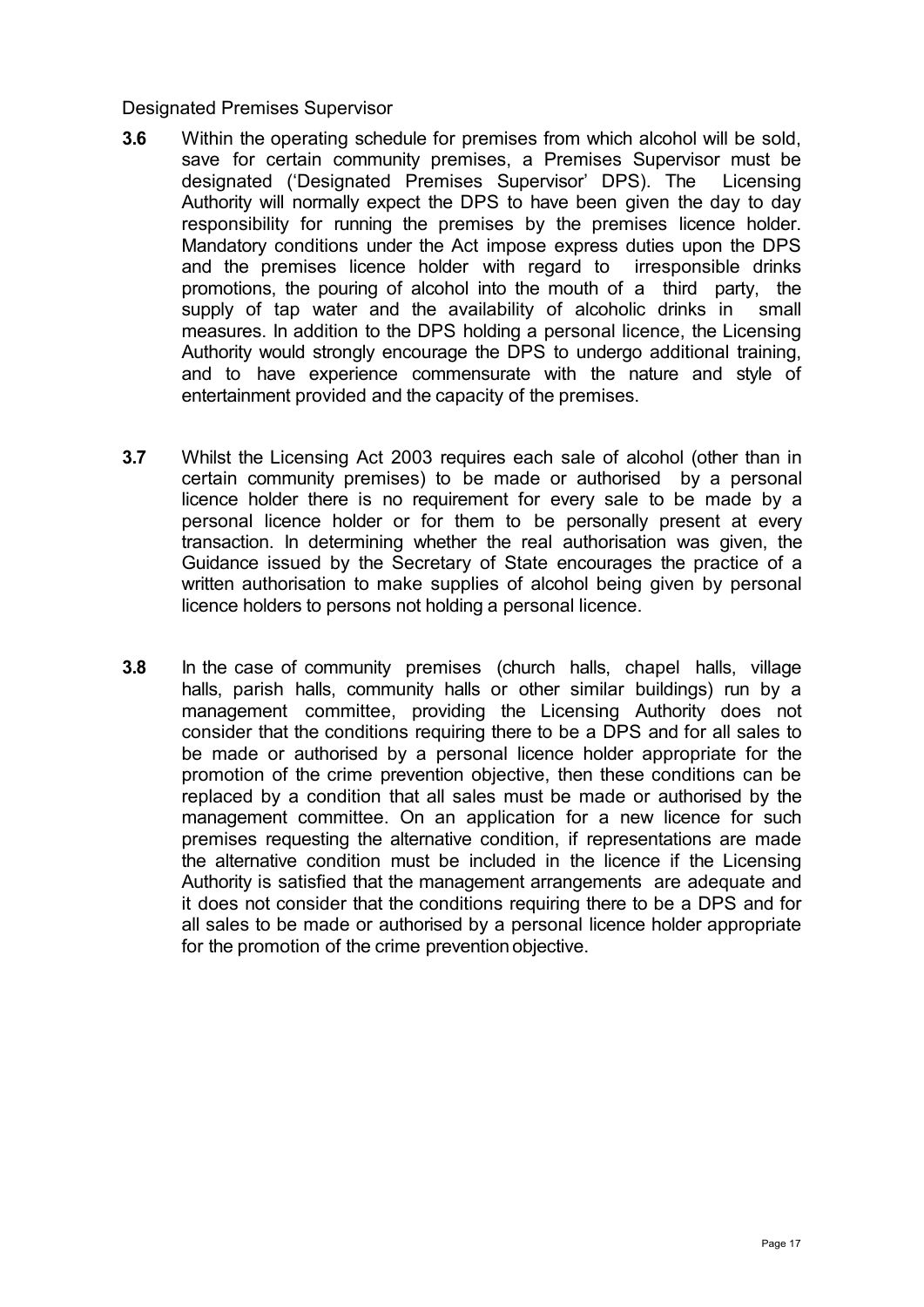## **4.0 PUBLIC SAFETY**

- **4.1** The Licensing Authority is committed to ensuring that the safety of any person visiting or working in licensed premises is not compromised. If representations are made **applicants will be expected to demonstrate in their operating schedule that suitable and sufficient measures have been identified and will be implemented and maintained to ensure public safety, relevant to the individual style and characteristics of their premises and events.**
- **4.2** When addressing the issue of public safety, an applicant should consider those factors that impact on the standards of public safety. These may include:
	- (a) the occupancy capacity of the premises
	- (b) the age, design and layout of the premises, including means of escape in the event of fire
	- (c) the nature of the licensable activities to be provided, in particular the sale or supply of alcohol, and/or the provision of music and dancing and including whether those activities are of a temporary or permanent nature
	- (d) the hours of operation (differentiating the hours of opening from the hours when licensable activities are provided, if different)
	- (e) customer profile (e.g. age, disability)
	- (f) the use of special effects such as lasers, pyrotechnics, smoke machines, foam machines, etc.
	- (g) Compliance with the Disability Discrimination Act etc

Control Measures

- **4.3** The following examples of control measures are given to assist applicants who may need to take account of them in their operating schedule, in the event that representations are received, having regard to their particular type of premises and/or activities:
	- (a) Suitable and sufficient risk assessments
	- (b) Effective and responsible management ofpremises
	- (c) Provision of a sufficient number of people employed or engaged to secure the safety of the premises and patrons
	- (d) Appropriate instruction, training and supervision of those employed or engaged to secure the safety of the premises and patrons including the use of CCTV system
	- (e) Adoption of best practice guidance (e.g. Guide to Fire Precautions in Existing Places of Entertainment and Like Premises, The Event Safety Guide, Safety in Pubs published by the BBPA))
	- (f) Provision of effective CCTV in and around premises
	- (g) Provision of toughened or plastic drinking vessels
	- (h) Implementation of crowd management measures
	- (i) Proof of regular testing (and certification where appropriate) of procedures, appliances, systems etc. pertinent tosafety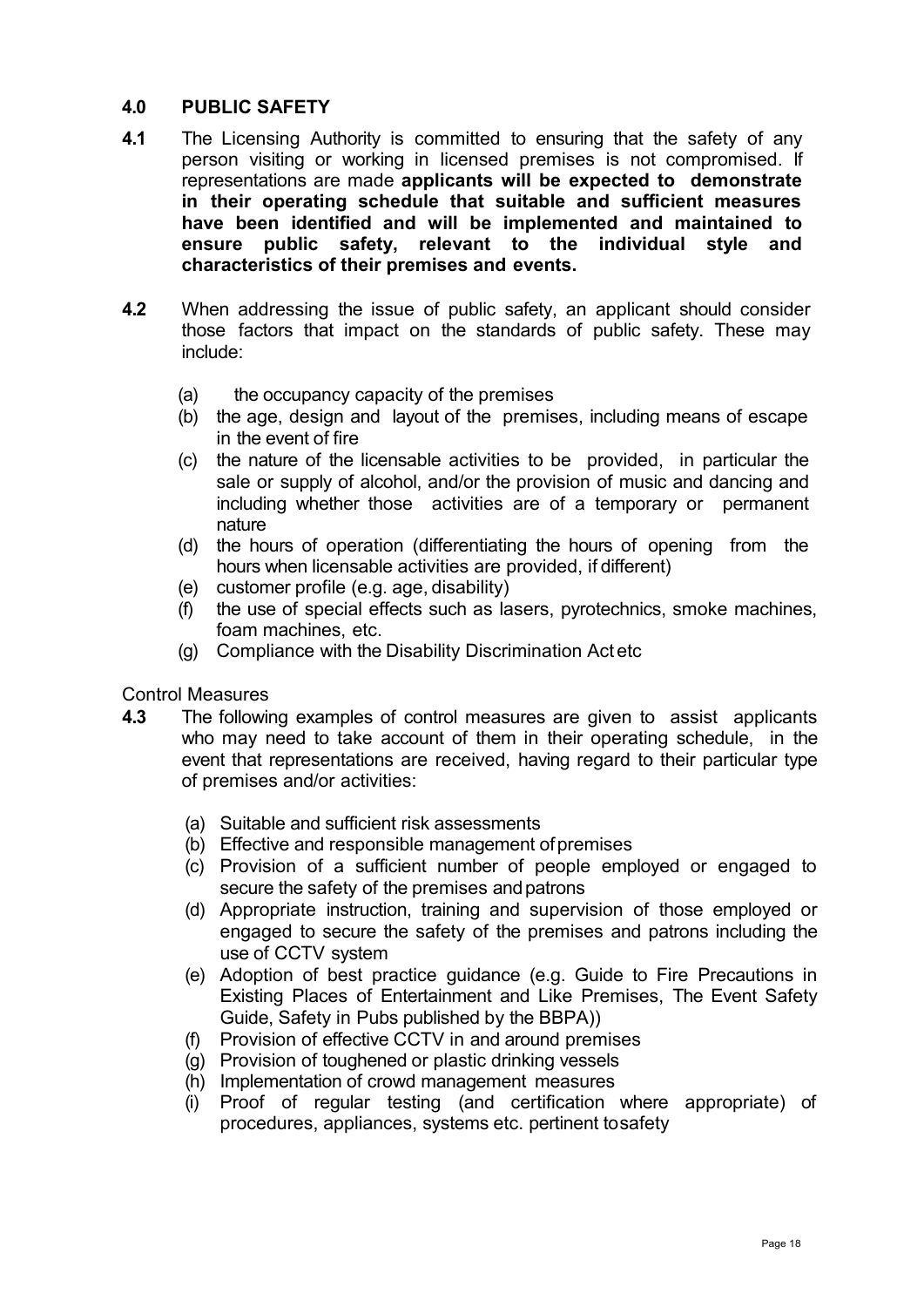#### **5.0 PREVENTION OF PUBLIC NUISANCE**

- **5.1** Licensed premises have a significant potential to adversely impact on communities through public nuisances that might arise from their operation. The Licensing Authority wishes to proactively maintain and protect the amenity of residents and other businesses from the potential consequence of the operation of licensed premises whilst recognising the valuable cultural, social and business importance that such premises provide.
- **5.2** The Licensing Authority intends to interpret "public nuisance" in its widest sense, and takes it to include such issues as noise, light, odour, litter and anti-social behaviour, where these matters impact on those living, working or otherwise engaged in normal activity in an area.
- **5.3** Applicants need to be clear that the Licensing Authority may apply stricter conditions, including controls on licensing hours, where licensed premises are in or near residential areas and where relevant representations have been received. Conversely, premises which can demonstrate that they have effective controls and measures in place or proposed to prevent public nuisance, may be suitable for 24-hour opening.
- **5.4** In the case of shops, stores and supermarkets selling alcohol, the Licensing Authority will normally permit the hours during which alcohol is sold to match the normal trading hours during which other sales take place, unless representations are made and there are exceptional reasons relating to disturbance or disorder.
- **5.5 The Licensing Authority does recognise that in some circumstances flexible licensing hours may help to avoid concentrations of customers leaving premises simultaneously and could reduce the potential for disorder. It also recognises that licensing hours should not inhibit the development of safe evening and night-time local economies. However, the Authority will always seek to balance their decisions with the duty to promote the four licensing objectives and the rights of residents to peace and quiet.**
- **5.6** If representations are made **applicants will be expected to demonstrate in their operating schedule that suitable and sufficient measures have been identified and will be implemented and maintained to prevent public nuisance, relevant to the individual style and characteristics of their premises and events.**
- **5.7** When addressing the issue of prevention of public nuisance, the applicant should consider those factors that impact on the likelihood of public nuisance. These may include: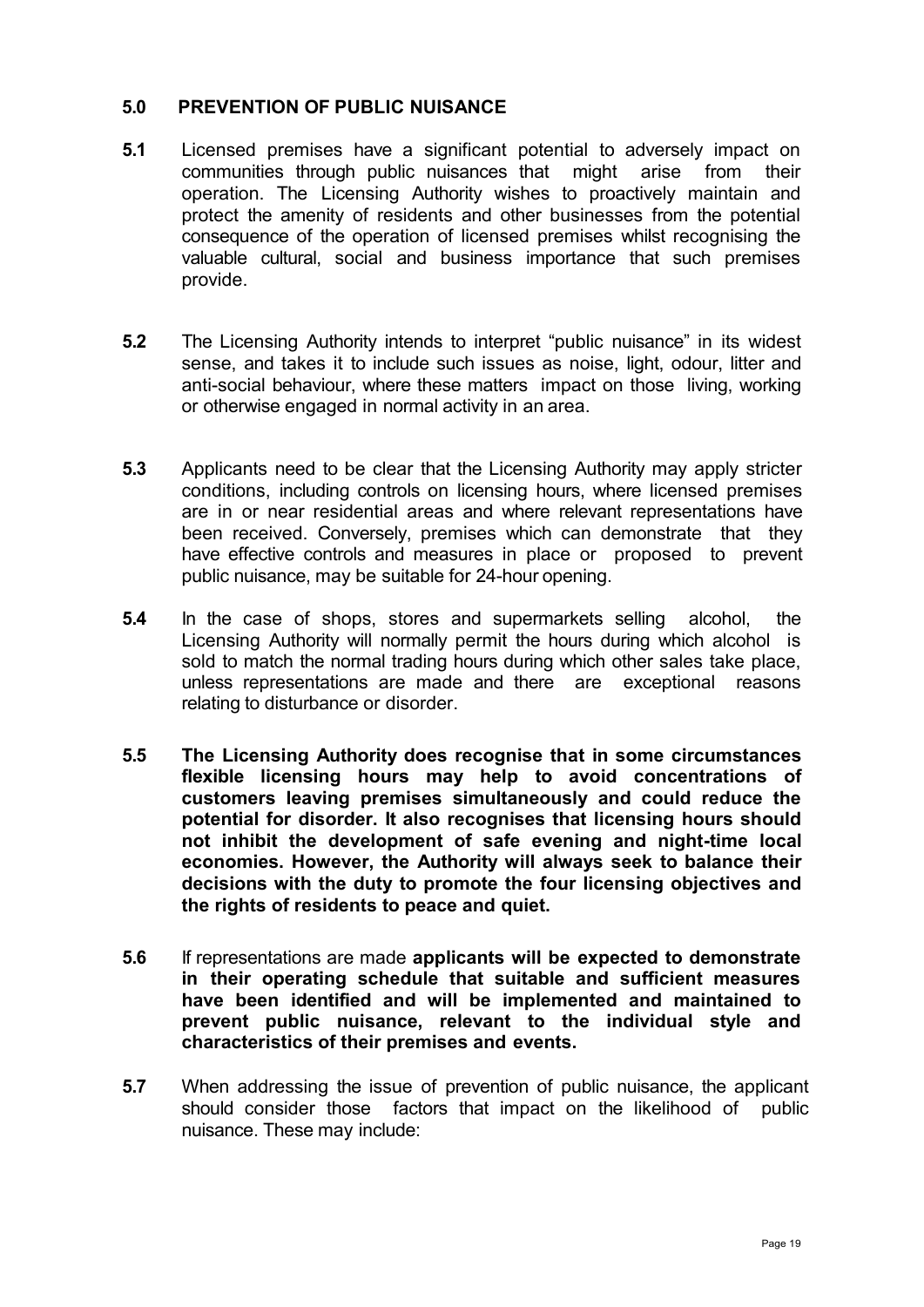- (a) the location of premises and proximity to residential and other noise sensitive premises, such as hospitals, hospices and places of worship
- (b) the hours during which the licensable activities will be carried out particularly between 23.00 and 07.00
- (c) A "wind down period" between the end of the licensable activities and closure of the premisesthe nature of activities to be provided, including whether those activities are of a temporary or permanent nature and whether they are to be held inside or outside premises
- (d) the design and layout of premises and in particular the presence of noise limiting features
- (e) the occupancy capacity of the premises
- (f) the availability of public transport
- (g) A last admission time
- **5.8** The following examples of control measures are given to assist applicants who may need to take account of them in their operating schedule, in the event that representations are received, having regard to their particular type of premises and/or activities:
	- (a) Effective and responsible management ofpremises
	- (b) Appropriate instruction, training and supervision of those employed or engaged to prevent incidents of public nuisance, e.g. to ensure customers leave quietly
	- (c) Control of operating hours for all or parts (e.g. garden areas) of premises, including such matters as deliveries and clearing up
	- (d) Provision of effective CCTV in and around the premises
	- (e) Adoption of best practice guidance (e.g. Good Practice Guide on the Control of Noise from Pubs and Clubs, produced by Institute of Acoustics, Licensed Property: Noise, published by BBPA)
	- (f) Installation of soundproofing, air conditioning, acoustic lobbies and sound limitation devices
	- (g) Management of people, including staff, and traffic (and resulting queues) arriving and leaving premises
	- (h) Liaison with public transport providers
	- (i) Siting of external lighting, including security lighting
	- (j) Management arrangements for collection and disposal of litter
	- (k) Effective ventilation systems to prevent nuisance from odour

## **6.0 PROTECTION OF CHILDREN FROM HARM**

- **6.1** The protection of children from harm is a most important issue. While it is hoped that family friendly premises will thrive, the risk of harm to children remains a paramount consideration when determining applications.
- **6.2** The general relaxation in the Licensing Act giving accompanied children greater access to licensed premises is a positive step, aimed at bringing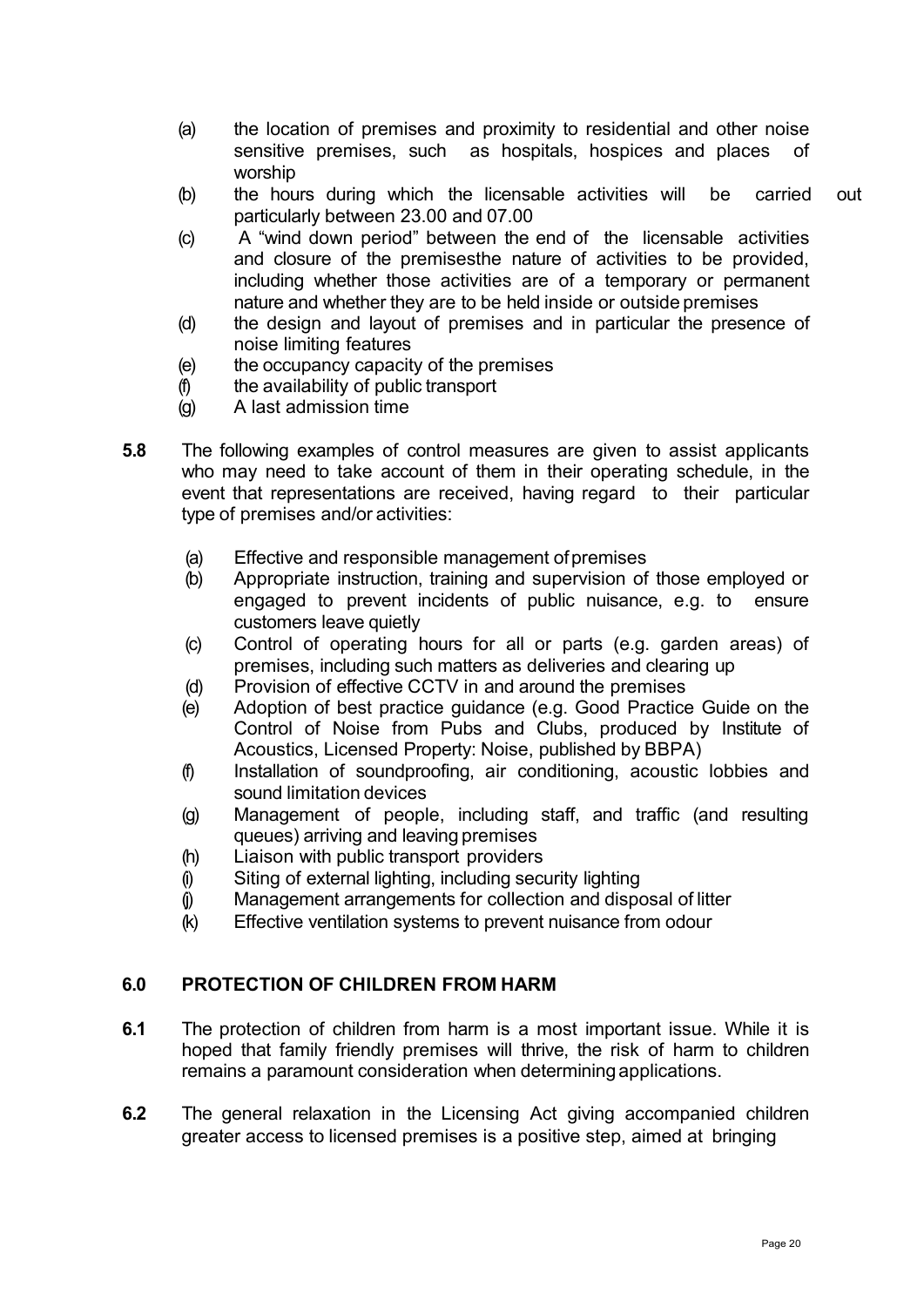about a social change in family friendly leisure. Clearly this relaxation places additional responsibilities upon licence holders. However, it is also recognised that parents and others accompanying children also have responsibilities.

- **6.3** The protection of children from harm includes the protection of children from moral, psychological and physical harm and in relation to the exhibition of films, or transmission of programmes or videos, this includes the protection of children from exposure to strong language and sexual expletives. In certain circumstances children are more vulnerable and their needs will require special consideration. Examples would include topless bar staff, striptease, lap, table or pole dancing, performances involving feigned violence or horrific incidents, feigned or actual sexual acts or fetishism, or entertainment involving strong and offensive language. This vulnerability includes their susceptibility to suggestion, peer group influences, inappropriate example, the unpredictability of their age and the lack of understanding of danger.
- **6.4** The Licensing Authority considers that there should be no presumption of giving or preventing children's access to licensed premises. The Licensing Authority will rarely impose complete bans on access to children. If representations are made then in exceptional circumstances, conditions restricting access or excluding children completely may be considered appropriate. Where no licensing restriction is appropriate, admission of children will remain entirely a matter for the discretion of the individual licensee or club, or person who has given a temporary event notice.
- **6.5** If representations are made **applicants will be expected to demonstrate in their operating schedule that suitable and sufficient measures have been identified and will be implemented and maintained to protect children from harm, relevant to the individual style and characteristics of their premises and events.**
- **6.6** Whilst children may be adequately protected from harm by the action taken to protect adults, they may also need special consideration and no policy can anticipate every situation. When addressing the issue of protecting children from harm, the applicant should consider those factors that impact on harm to children. Areas that will give particular concern in respect of children include:
	- (a) where entertainment or services of an adult or sexual nature are commonly provided
	- (b) where there have been convictions of members of the current staff at the premises for serving alcohol to minors or with a reputation for underage drinking
	- (c) with a known association with drug taking or dealing
	- (d) where there is a strong element of gambling on the premises, and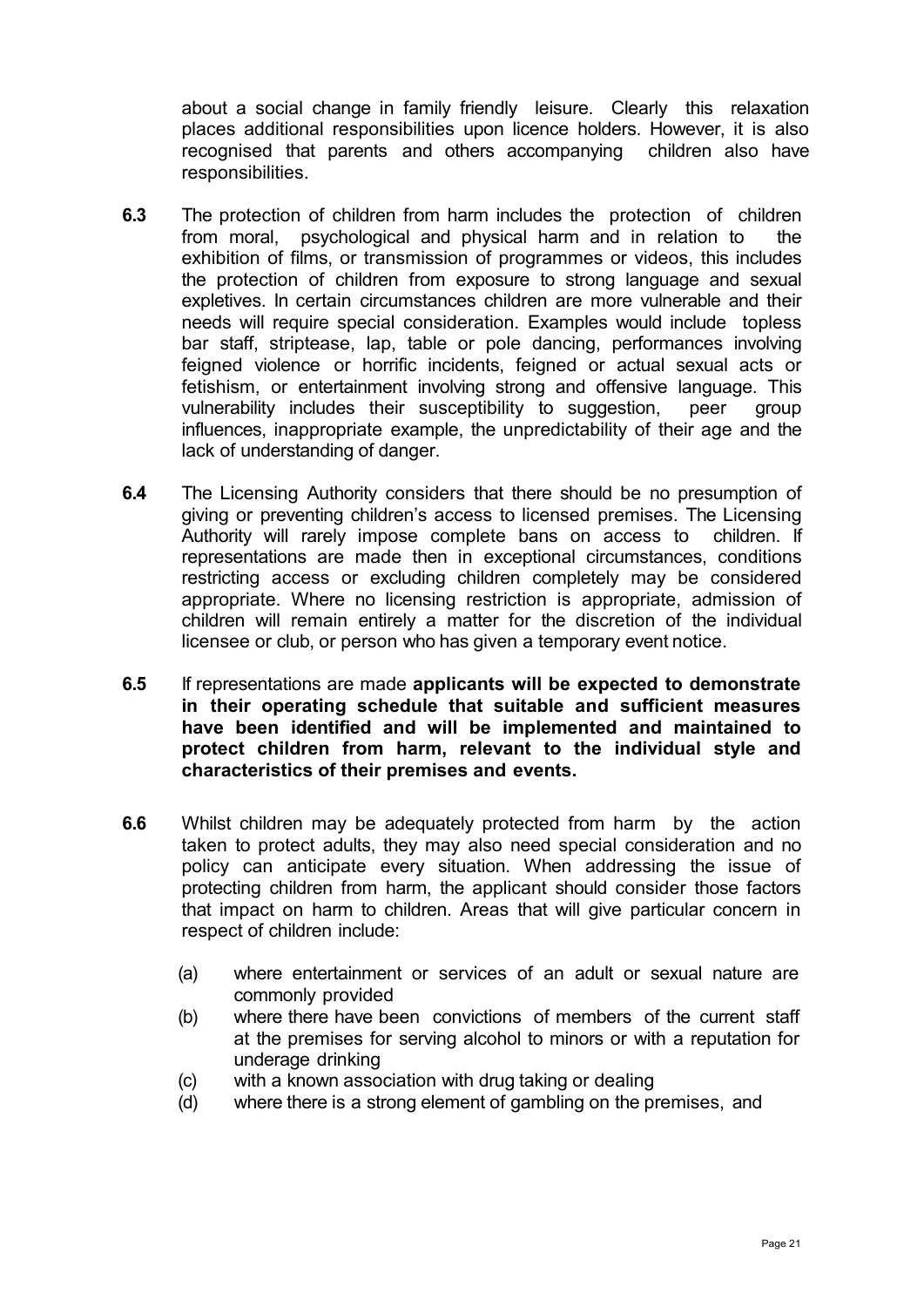(e) where the supply of alcohol for consumption on the premises is the exclusive or primary purpose of the services provided at the premises.

#### Control Measures

- **6.7** The following examples of control measures are given to assist applicants and are considered to be amongst the most essential that applicants should take account of in their operating schedule, in the event that representations are received, having regard to their particular type of premises and/or activities. These examples can be adopted in any combination:
	- (a) Effective and responsible management ofpremises
	- (b) Provision of a sufficient number of people employed or engaged to secure the protection of children from harm
	- (c) Appropriate instruction, training and supervision of those employed or engaged to secure the protection of children fromharm
	- (d) Adoption of best practice guidance (Public Places Charter, The Portman Group Code of Practice on the Naming, Packaging and Promotion of Alcoholic Drinks)
	- (e) Limitations on the hours when children may be present, in all or parts of the premises
	- (f) Limitations or exclusions by age when certain activities are takingplace
	- (g) Imposition of requirements for children to be accompanied by an adult
	- (h) Measures to ensure children do not purchase, acquire or consume alcohol
	- (i) Measures to ensure children are not exposed to incidences of violence or disorder
	- (j) Acceptance of accredited "proof of age" cards and/or "new type" driving licences with photographs

#### Film Exhibitions

**6.8 In the case of film exhibitions,** If representations are made, **the Licensing Authority will expect licence and certificate holders and those who have given notice of a temporary event within the terms of the 2003 Act to implement measures that restrict children from viewing age-restricted films classified according to the recommendations of the British Board of Film Classification or the Licensing Authority. In the case of a film exhibition that has not been classified, the Licensing Authority will expect the licensee not to permit children to view the film unless it has been approved by the Licensing Authority applying British Board of Film Classification standards.**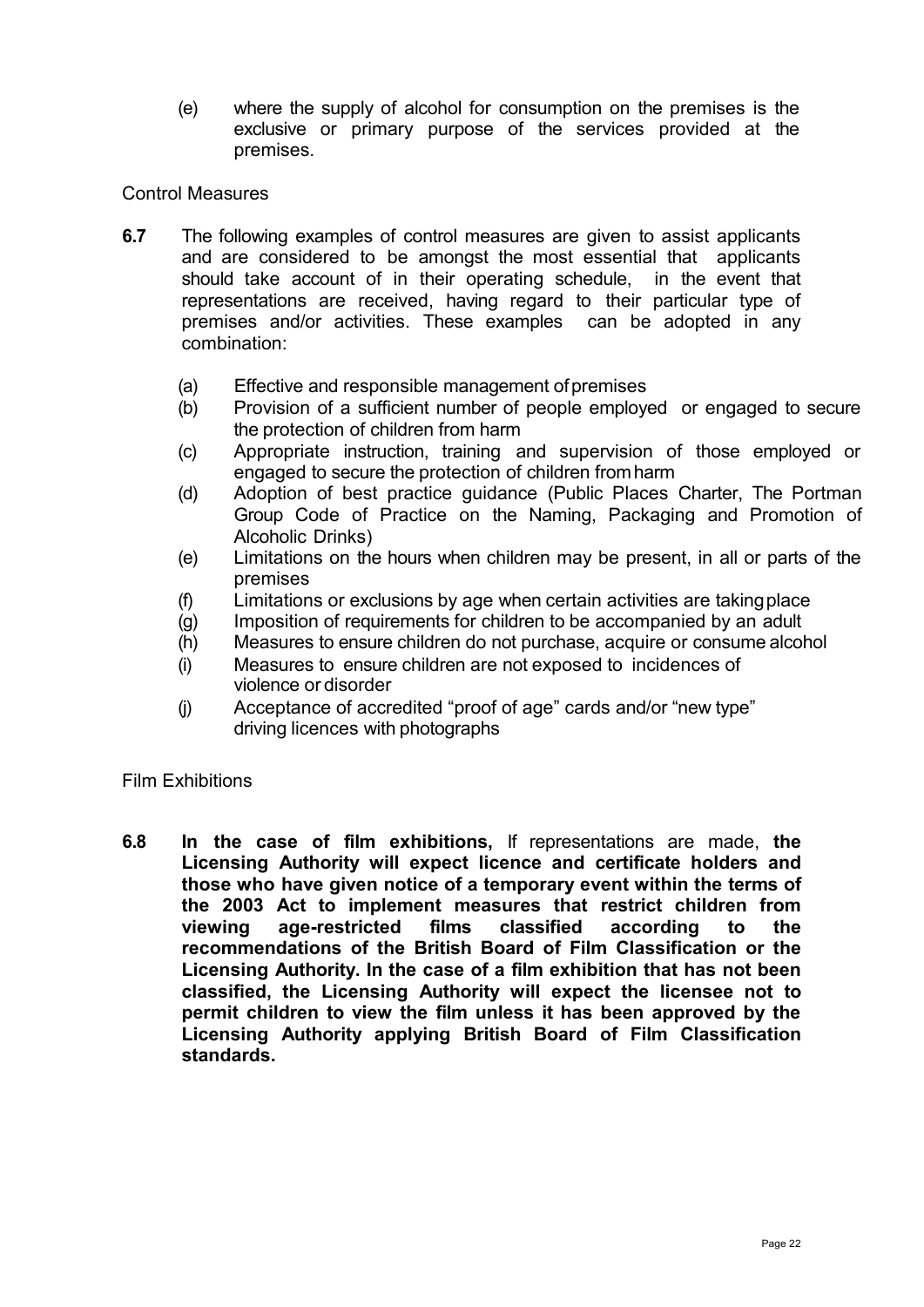**6.9** The Licensing Authority expects that when a licensable activity is held exclusively for children and young persons, that there will be sufficient numbers of staff available who have undertaken an enhanced disclosure check with the DBS, to ensure the safety of those children. This does not require each member of staff to have undergone this level of check but the Licensing Authority expects that there should be sufficient members that have, who are then able to supervise others, e.g there will be one person at the main entrance to the premises who has been subject of advanced disclosure responsible for supervising the searching and checking of children by those who havenot.

## **7. TEMPORARY EVENTS**

- 7.1. Certain temporary events are not required to be licensed but can be notified to the Licensing Authority using the Temporary Event Notice procedure. However, depending on the nature and location of such events, these can have serious crime and disorder and/or public nuisance implications. Organisers of these events are encouraged to submit their notification as soon as reasonably practicable to enable the police, environmental health and the Licensing Authority to work with them to identify and reduce the risk of crime and disorder.
- 7.2. There are 2 categories of temporary event, "standard temporary events" and "late temporary events".
- 7.3. A standard temporary events notice must be served at least 10 working days before the event is to take place. Organisers of these events should be aware that if a counter notice is served this has the effect of preventing the event from going ahead unless the counter notice is overturned on appeal. The appeal process is likely to take several months and unless the standard temporary events notice is served well in advance of the proposed event there may not be sufficient time for an appeal to be brought.
- 7.4. A late temporary event notice may be served between 5 and 9 working days before the event. Organisers of these events should be aware that in the event of a counter notice being served the event may not go ahead There is no right of appeal against a counter notice in response to a late temporary events notice.
- 7.5. Event organisers should also be aware that either the police or the council's Environmental Health Department can object to a temporary events notice (either a standard or late notice) on the basis that to permit the event to go ahead would undermine **ANY** of the licensing objectives. Where such an objection is received in respect of a late temporary events notice the Licensing Authority must serve a counter notice and the event cannot take place. Where a counter notice relates to a standard temporary events notice then the Licensing Authority must hold a hearing in order to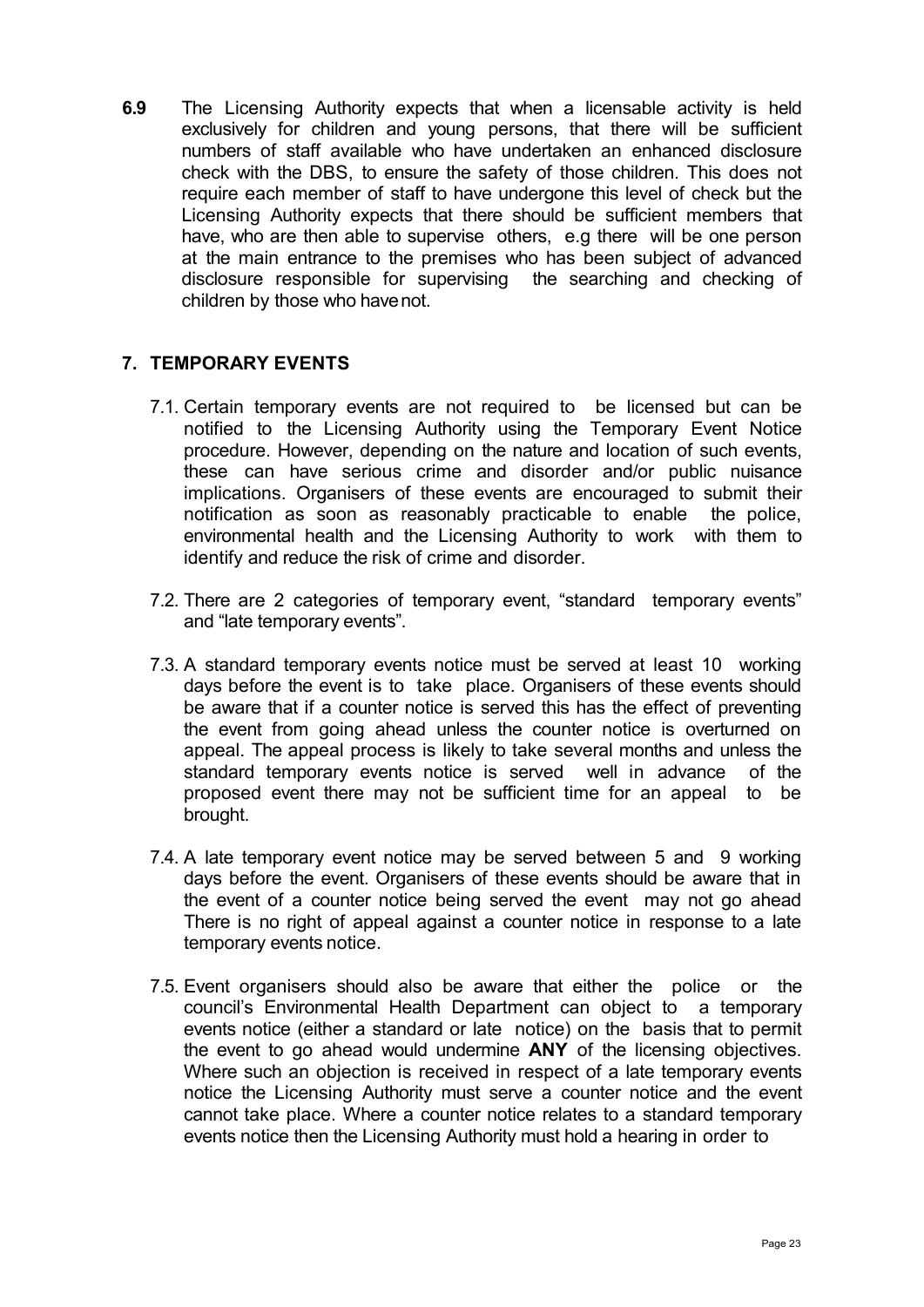determine the issue. At a hearing into objections to a standard temporary events notice any conditions on a premises licence or club premises certificate may be attached to the temporary events notice if the Licensing Authority consider it appropriate for the promotion of the licensing objectives unless the conditions would effectively prevent the event going ahead

7.6. If TENs must be made with the minimum amount of permitted notice given, it must be understood that the requirements for 5 or 10 clear working days does not include the day the notice was received or the day of the event. If the period includes a bank holiday the the notice must be extended by 1 working day for each bank holiday. The Council has no ability to waive or reduce the legal notification periods.

## **8. THE ROLE OF THE LICENSING AUTHORITY AS A RESPONSIBLE AUTHORITY**

- 8.1. As a responsible authority the Licensing Authority may make representations on applications for the grant or variation of a premises licence or club premises certificate and may also seek a review of a licence or certificate
- 8.2. Without imposing any limitations on its power to make such representations or to call for a review it is the view of the Licensing Authority that the other responsible authorities are generally better placed to determine whether representations are appropriate or whether a review should be called for. The Licensing Authority is therefore likely to exercise its powers in the capacity of a responsible authority only in exceptional circumstances. This in no way inhibits the right of the other departments of the Council which are responsible authorities in their own right (namely Environmental Health and Planning) to make representations or to apply for reviews if they consider it appropriate to do so
- 8.3. To ensure that the Licensing Committee are able to conduct a hearing impartially and to reach a conclusion on its merits the power of the Licensing Authority to make representations and to seek reviews has been delegated to the Licensing Enforcement Officer.

## **9. PERSONAL LICENCES**

9.1 Much of the foregoing policy relates to premises licences and club premises certificates. However, the Licensing Authority will also be responsible for issuing personal licences authorising individuals to supply alcohol or to authorise the supply of alcohol, in accordance with a premises licence.